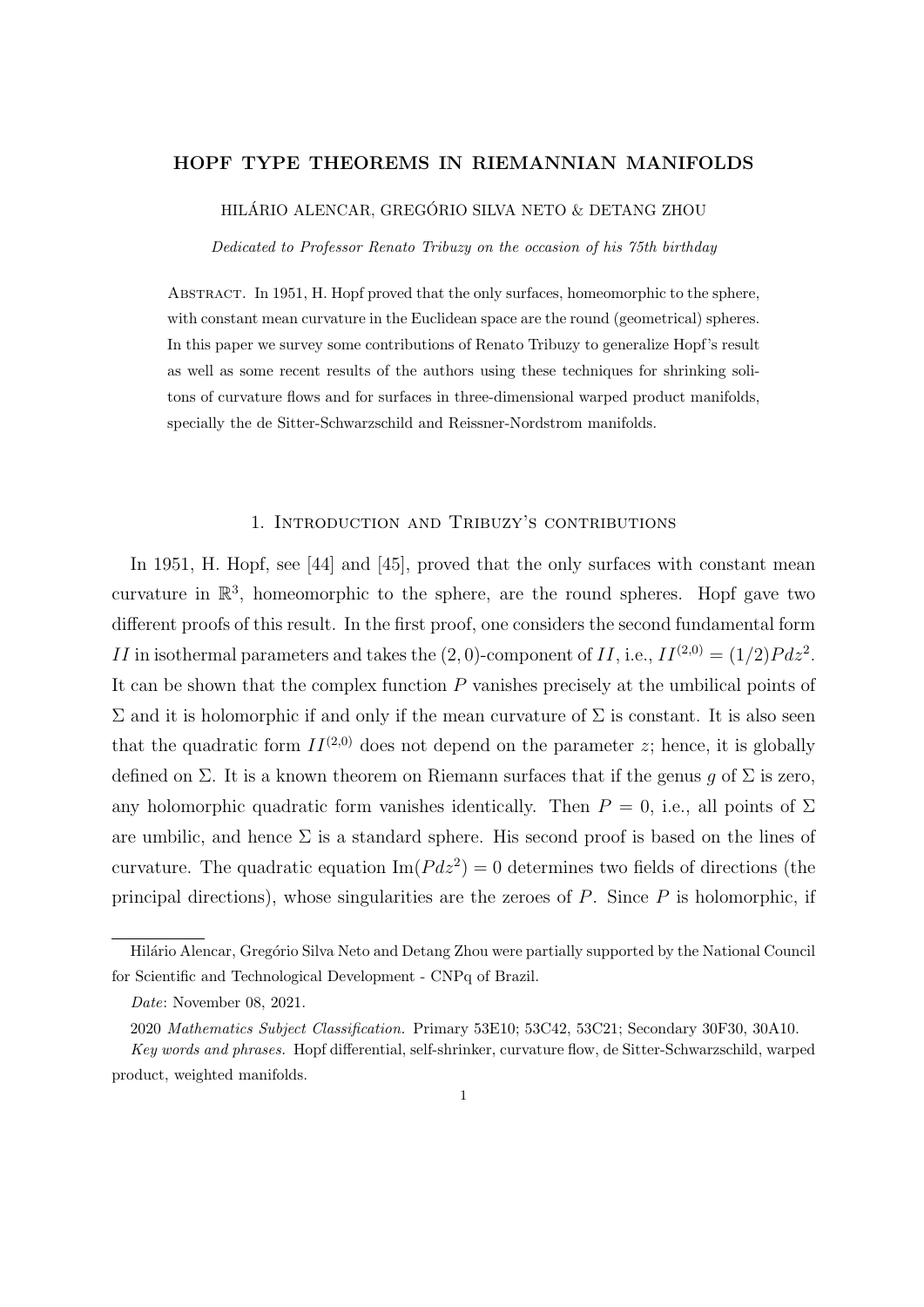$z_0$  is a zero of P, either  $P = 0$  in a neighborhood V of  $z_0$  or

(1.1) 
$$
P(z) = (z - z_0)^k h_k(z), \ z \in V, \ k \ge 1,
$$

where  $h_k$  is a function of z with  $h_k(z_0) \neq 0$ , see for example [51], p. 208-209. This number  $k$  is called the order of the zero. In particular, if  $P$  is not identically zero in a neighborhood of  $z_0$ , then  $z_0$  is an isolated singularity of the field of directions with index  $-k/2$ . Since  $\Sigma$  has genus zero, by the Poincaré index theorem, the sum of the indices of all singularities for any field of directions is two (hence positive). This lead us to a contradiction, and thus P is identically zero.

In 1933, Carleman [25] was the first to observe that this property holds for non-analytic smooth functions which satisfies some first order partial differential equation. In fact, he proved that a solution  $h: U \subset \mathbb{C} \to \mathbb{C}$  of

$$
\frac{\partial h}{\partial \bar{z}} = ah + b\bar{h},
$$

does not admits a zero of infinite order except if  $h = 0$ . Here bars mean complex conjugate and a, b are continuous complex functions. Notice that, if  $a = b = 0$ , then h is holomorphic. Using these ideas, Hartman and Wintner, see [43] and [42], and Chern, see [28], proved their well known results on the classification of special Weingarten surfaces.

Following the ideas of Chern, in 1987 [35] (see also [36]), Eschenburg and Tribuzy proved the following result:

**Theorem 1.1** (Eschenburg-Tribuzy). Let  $h: U \subset \mathbb{C} \to \mathbb{C}$  be a complex function defined in an open set U of the complex plane. Assume that

(1.2) 
$$
\left|\frac{\partial h}{\partial \bar{z}}\right| \leq \varphi(z)|h(z)|
$$

where  $\varphi$  is a  $L^p$ ,  $p > 2$ , non-negative real function. Assume further that  $z = z_0 \in U$  is a zero of h. Then either  $h \equiv 0$  in a neighborhood  $V \subset U$  of  $z_0$ , or

$$
h(z) = (z - z_0)^k h_k(z), \ z \in V, \ k \ge 1,
$$

where  $h_k(z)$  is a continuous function with  $h_k(z_0) \neq 0$ .

Remark 1.1. Eschenburg and Tribuzy called inequality (1.3) the *Cauchy-Riemann in*equality.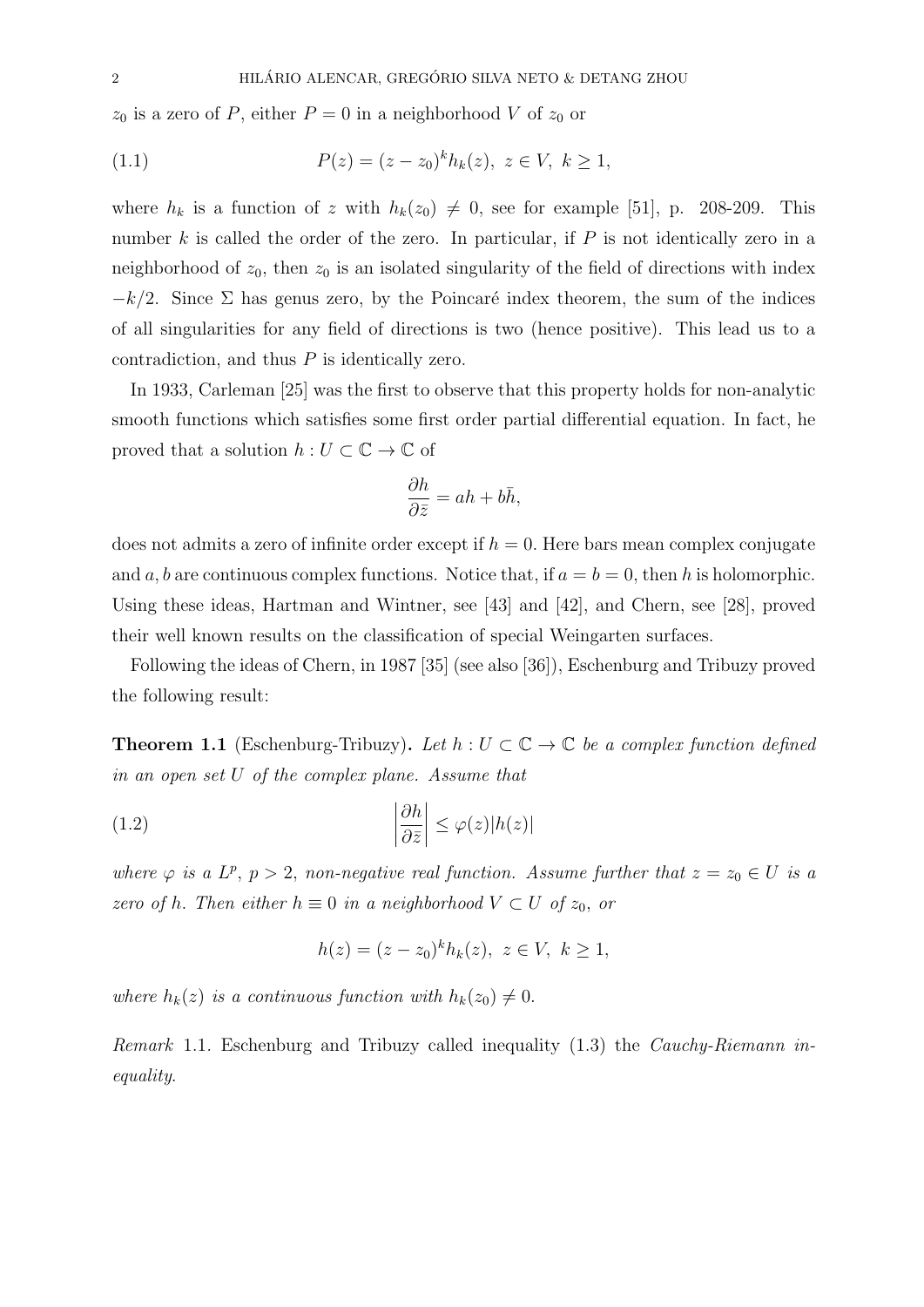By using this result, Eschenburg and Tribuzy extended the result of Hopf in the following way:

**Theorem 1.2** (Eschenburg-Tribuzy). Let  $Q_c^3$  be a three-dimensional Riemannian manifold with constant sectional curvature  $c \in \mathbb{R}$ . Let  $X : \Sigma \to Q_c^3$  be an immersed surface with mean curvature function H. Assume that  $\Sigma$  is homeomorphic to the sphere. If there exists a locally  $L^p$ ,  $p > 2$ , function  $f : \Sigma \to \mathbb{R}$  such that

$$
(1.3)\qquad |dH| \le f\sqrt{H^2 - K + c},
$$

where K is the Gaussian curvature of  $\Sigma$ , then  $X(\Sigma)$  is totally umbilical.

The idea behind the proof is that the Hopf quadratic differential on an immersed sphere vanishes when the mean curvature is constant, and by definition of the Hopf differential its zeroes are umbilical points of the surface. Thus the immersed sphere is umbilical. When the mean curvature satisfies a Cauchy-Riemann inequality, then the zeros of the Hopf differential are all isolated and of negative index, or every point is a a zero of the Hopf form. This index is with respect to the two eigendirection lines at the points where the Hopf form is non zero. Since the sum of the indices of the zeros (when they are all isolated) is positive, the Hopf form must vanish on the surface. Thus each point is umbilical.

When an immersed sphere in  $M = \mathbb{S}^2 \times \mathbb{R}$  or  $M = \mathbb{H}^2 \times \mathbb{R}$  has constant mean curvature, Abresch and Rosenberg, see [1], found a holomorphic quadratic differential Q on the surface generalizing the Hopf differential, that has the property that when it vanishes on the surface, then the sphere must be a rotationally invariant surface in  $M$  (umbilical only when the surface is a slice, where the mean curvature is zero). This differential was found by calculating the second fundamental form of the rotational examples and making a simple modification of the Hopf form to find a quadratic form that vanishes on the rotational surfaces and that characterizes the rotational surfaces, i.e., when the form vanishes on an immersed surface, then the surface is indeed rotational.

To weaken the hypothesis of constant mean curvature, Alencar, do Carmo, and Tribuzy found in  $[4]$  a Cauchy-Riemann inequality involving the differential  $Q$ . This implies the zeros of Q satisfy the same conditions as that of the Hopf form in the previous paragraph. Here the index of an isolated zero of  $Q$  is with respect to the two eigendirections of  $Q$  at a non zero point. Since the sum of the indices of the isolated zeros would be positive, Q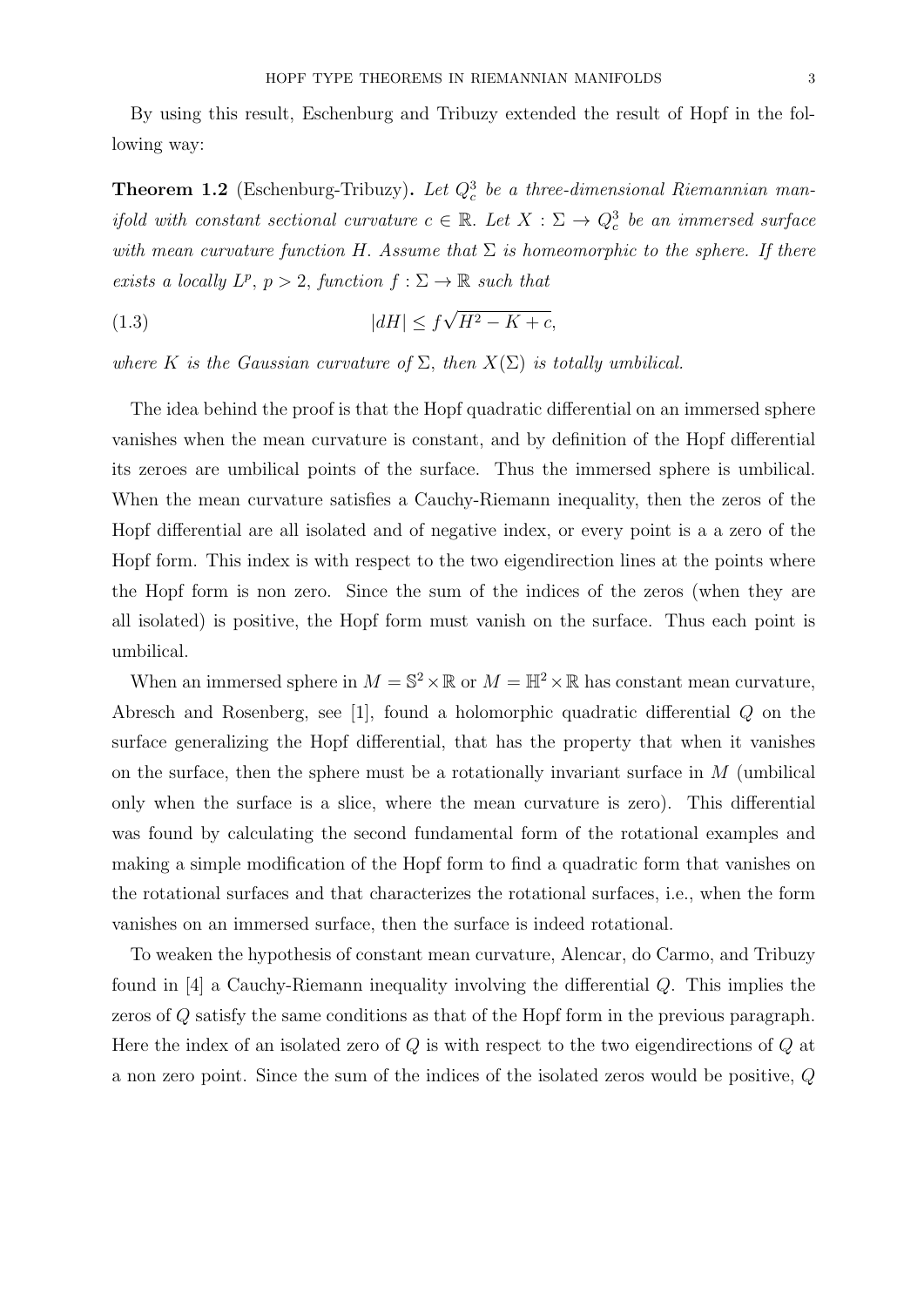must vanish identically. Then one applies the theorem of Abresch-Rosenberg to conclude it is rotational. Namely, they obtained

**Theorem 1.3** (Alencar-do Carmo-Tribuzy, 2007). Let  $\Sigma$  be a compact immersed surface of genus zero in  $\mathbb{H}^2 \times \mathbb{R}$  or  $\mathbb{S}^2 \times \mathbb{R}$ . Assume that

$$
|dH| \le \varphi |Q^{(2,0)}|,
$$

where  $|dH|$  is the norm of the differential dH of the mean curvature H of  $\Sigma$ ,  $Q^{(2,0)}$  is the (2,0)-part of the Abresch-Rosenberg quadratic differential, and  $\varphi$  is a continuous, non-negative real function. Then  $Q^{(2,0)}$  is identically zero, and  $\Sigma$  is an embedded surface invariant by rotations in  $\mathbb{H}^2 \times \mathbb{R}$  or  $\mathbb{S}^2 \times \mathbb{R}$ .

In [5], the first author, do Carmo and Tribuzy generalized the Abresch-Rosenberg quadratic differential to higher-codimensions and, using Theorem 1.2, the index argument explained earlier, and some arguments of reduction of codimension, as Theorem 4 of [58], they were able to prove

**Theorem 1.4** (Alencar-do Carmo-Tribuzy, 2010). Let  $\Sigma$  be a compact surface of genus zero and let  $x : \Sigma \to E_c^n \times \mathbb{R}, n \geq 2$ , be an immersion of  $\Sigma$  with parallel mean curvature, where  $E_c^n$  is a space form of constant sectional curvature  $c \in \mathbb{R}$ . Then, one of the following assertions holds:

- 1)  $x(\Sigma)$  is a minimal surface of a totally umbilical hypersurface of  $E_c^n$ ;
- 2)  $x(\Sigma)$  is a standard sphere of a totally umbilical 3-dimensional submanifold of  $E_c^n$ ;
- 3)  $x(\Sigma)$  is a standard sphere of  $E_c^3$ ;
- 4)  $x(\Sigma)$  lies in  $E_c^4 \times \mathbb{R} \subset \mathbb{R}^6$  (possibly with the Lorentz metric), and there exists a plane P such that  $x(\Sigma)$  is invariant for rotations which fix its orthogonal complement. Furthermore, the level curves of the height function  $p \mapsto \langle x(p), \xi \rangle$  are circles lying in planes parallel to P. Here,  $\xi$  is the direction vector of the  $\mathbb R$  component of  $E_c^n \times \mathbb{R}$ .

To conclude the list results with the contribution of Renato Tribuzy in this subject, we can also cite the result of the first author, do Carmo, Fernandez and Tribuzy [3]. They generalized the Abresch-Rosenberg quadratic differential for three-dimensional simply connected homogeneous spaces with four dimensional isometry group  $\mathbb{E}^{3}(\kappa, \tau)$ . By using Theorem 1.2 and an argument analogous to the proof of Theorem 1.3, they proved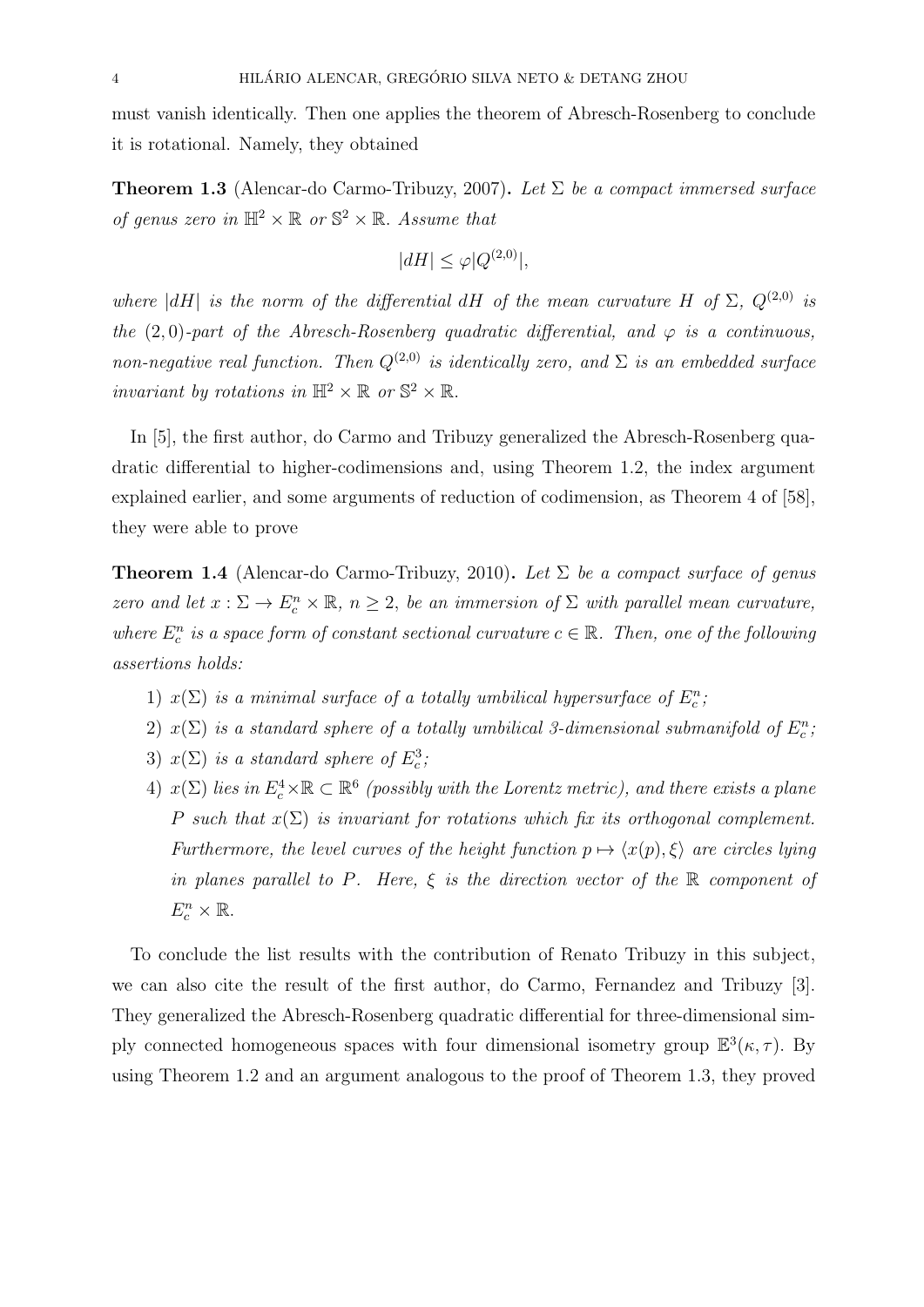**Theorem 1.5** (Alencar-do Carmo-Fernandez-Tribuzy, 2007). Let  $\Sigma$  be a compact surface of genus zero immersed in  $\mathbb{E}^{3}(\kappa, \tau)$ . Assume that

$$
|dH| \le \varphi |Q^{(2,0)}|,
$$

where  $\varphi$  is a non-negative real continuous function and  $Q^{(2,0)}$  is the  $(2,0)$  part of the generalized Abresch-Rosenberg quadratic differential in  $\mathbb{E}^{3}(\kappa,\tau)$ . Then  $Q^{(2,0)}$  is identically zero and, by [2],  $\Sigma$  is a constant mean curvature surface invariant by rotations in  $\mathbb{E}^3(\kappa, \tau)$ .

# 2. Weighted Riemannian manifolds

In this section, we present a generalization of Theorem 1.2 and its application to surfaces in  $\mathbb{R}^n$  with weighted measure as we define later. These results are the main results the the paper [8] of the authors.

An immersion  $X: \Sigma \to \mathbb{R}^n$  of a two-dimensional surface  $\Sigma$  is called a self-shrinker for the mean curvature flow if its mean curvature vector H satisfies the equation

$$
\mathbf{H} = -\frac{1}{2}X^{\perp},
$$

where  $X^{\perp}$  is the normal part of the position vector. Self-shrinkers are the self-similar solutions of the mean curvature flow and many efforts were made in the last decades in order to obtain examples of such surfaces and classify these surfaces under certain geometrical restrictions. In particular, there is a problem to classify the sphere as the only compact self-shrinker under some geometrical assumptions, as we can see, for example, in [46], [30], [23], [47], [20], among others. In this spirit, the authors proved in [8] the following result:

**Theorem 2.1** (Theorem 1.2 of [8]). Let  $X : \Sigma \to \mathbb{R}^3$  be an immersed self-shrinker homeomorphic to the sphere. If there exists a non-negative locally  $L^p$  function  $\varphi : \Sigma \to \mathbb{R}, p > 2$ , and a locally integrable function  $G : [0, \infty) \to [0, \infty)$  satisfying  $\limsup_{t\to 0} G(t)/t < \infty$ , such that

(2.1) 
$$
(\|X\|^2 - 4H^2)H^2 \le \varphi^2 G(\|\Phi\|)^2,
$$

then  $X(\Sigma)$  is a round sphere of radius 2 and centered at the origin.

Here  $\|\Phi\|$  denotes the matrix norm of  $\Phi = A - (H/2)I$ , where A is the shape operator of the second fundamental form of  $X$ ,  $H$  is its non-normalized mean curvature, and  $I$  is the identity operator of  $T\Sigma$ .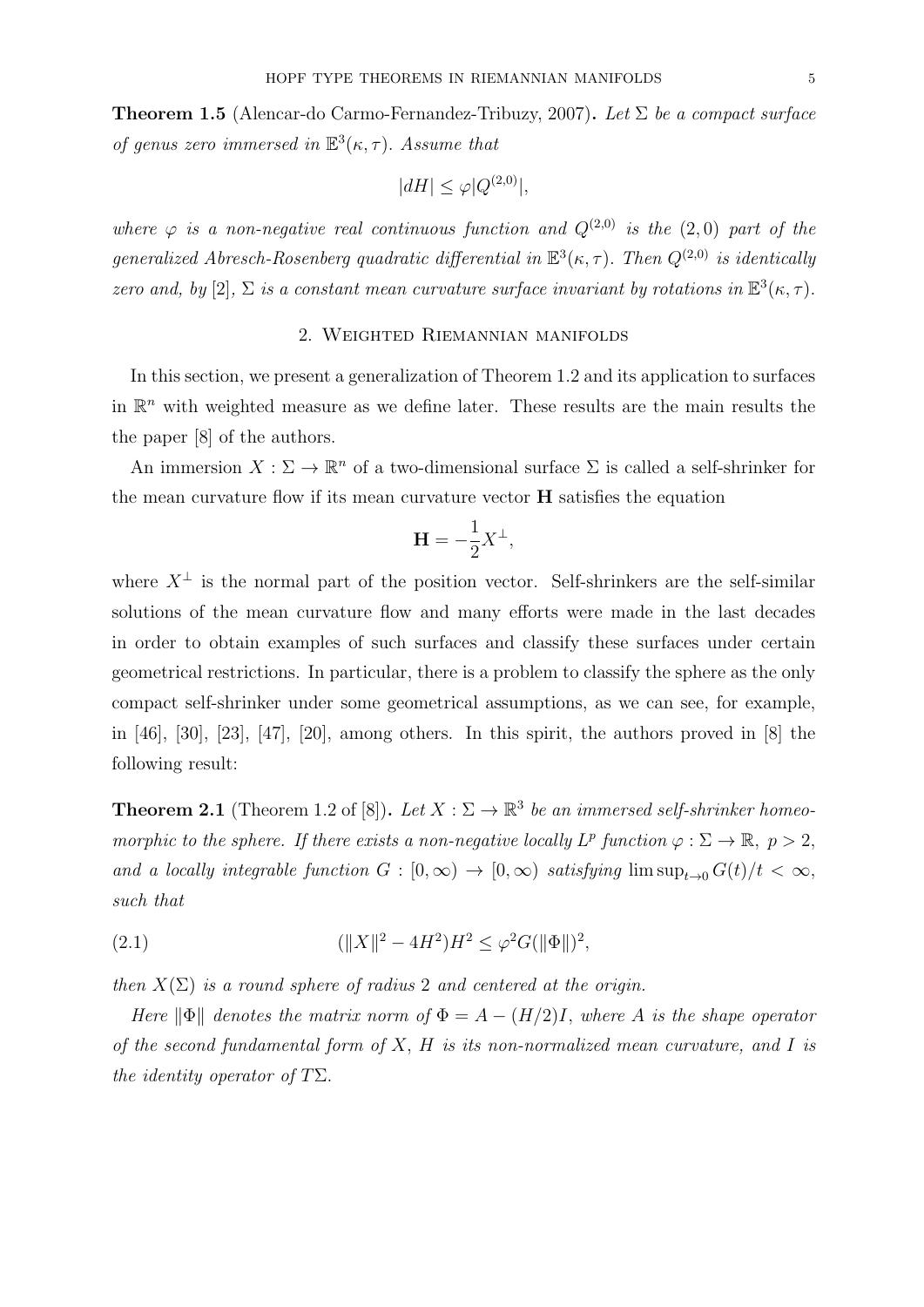Since the Hopf's differential is not holomorphic for self-shrinkers, in order to prove Theorem 2.1 we need some notion of weak holomorphy which can can be used for selfshrinkers. This is given by the following result, which generalizes Theorem 1.2, also proved by the authors in [8]:

**Theorem 2.2** (Theorem 1.1 of [8]). Let  $h: U \subset \mathbb{C} \to \mathbb{C}$  be a complex function defined in an open set U of the complex plane and  $z = z_0 \in U$  be a zero of h. If there exists  $\varphi \in L_{loc}^p(U)$ ,  $p > 2$ , a non-negative real function such that

(2.2) 
$$
\left|\frac{\partial h}{\partial \bar{z}}\right| \leq \varphi(z)G(|h(z)|),
$$

where  $G : [0, \infty) \to [0, \infty)$  is a locally integrable function such that

$$
\limsup_{t \to 0^+} \frac{G(t)}{t} < \infty,
$$

then either  $h = 0$  in a neighborhood  $V \subset U$  of  $z_0$ , or

(2.3) 
$$
h(z) = (z - z_0)^k h_k(z), \ z \in V, \ k \ge 1,
$$

where  $h_k(z)$  is a continuous function with  $h_k(z_0) \neq 0$ .

Theorem 2.2 has the following immediate consequence:

**Corollary 2.1.** Let  $h: U \subset \mathbb{C} \to \mathbb{C}$  be a complex function defined in an open set U of the complex plane. If  $(2.2)$  holds, then on each connected components of U which contains a zero of h, either  $h \equiv 0$  or the zeroes of h are isolated.

*Remark* 2.1. The case when  $\varphi = 0$  is equivalent to that h is holomorphic. The case when  $G(t) = t$  and  $\varphi$  is continuous, Theorem 2.2 is the Main Lemma in [4] which implies Chern's Lemma in [28]. Theorem 2.2 also implies Lemma 2.3, p. 154, of [36]. There are many functions satisfying the condition  $\limsup_{t\to 0} G(t)/t < \infty$ . In fact, if G is a continuous function such that  $G(0) = 0$ , then  $\limsup_{t\to 0} G(t)/t = G'(0)$ , if it exists. Moreover, if G is any convex function with  $G(0) = 0$ , then  $G(t)/t \leq G(1)$  for small  $0 < t < 1$ , which implies that convex functions also satisfy the condition. In particular, the functions  $G(t) = t^{\alpha}, \alpha \geq 1$ , satisfy the condition. On the other hand, there are concave functions which satisfy this condition, for example  $G(t) = \sin t$ ,  $0 \le t \le \pi/2$ .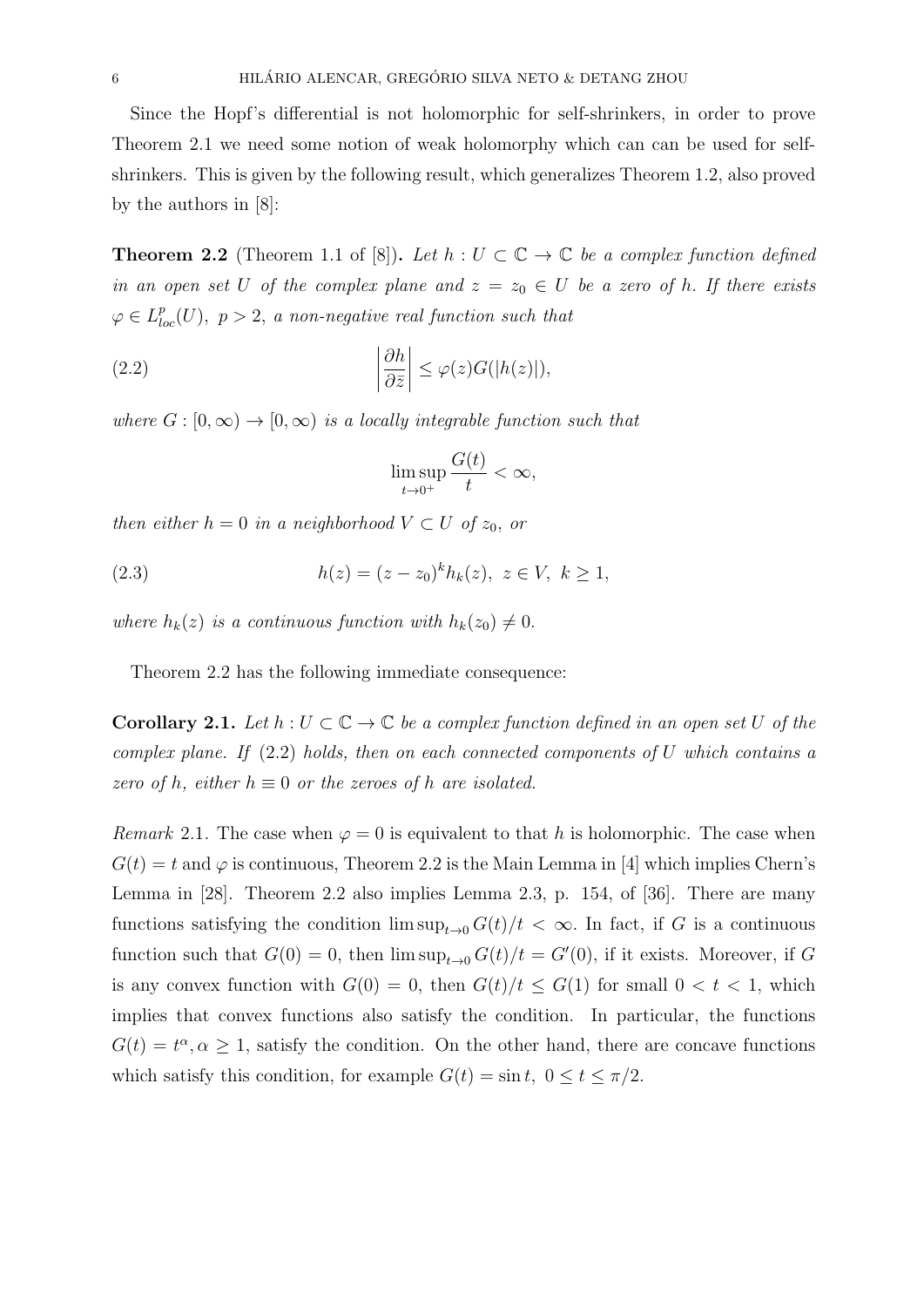Theorem 2.1 is a consequence of the more general result Theorem 2.3, p.8, which holds for parallel weighted mean curvature surfaces in  $\mathbb{R}^{2+m}$ ,  $m \geq 1$ , where the weight is a radial function (i.e., which depends only on the distance of the point to the origin). In order to state this result, we shall need to give a brief introduction to weighted geometry in  $\mathbb{R}^n$ . We refer, for example, [27] for a more detailed exposition. We call  $(\mathbb{R}^n, \langle \cdot, \cdot \rangle, e^{-f})$  a weighted Riemannian manifold if it has a weighted measure  $dV_f = e^{-f} dV$ , where  $f : \mathbb{R}^n \to \mathbb{R}$  is a function of class  $C^2$ . Let  $X : \Sigma \to \mathbb{R}^n$  be an immersion of a surface  $\Sigma$ . Consider  $\Sigma$  with the weighted measure

$$
d\Sigma_f = e^{-f}d\Sigma,
$$

and the induced metric  $\langle \cdot, \cdot \rangle$ .

The first variation of the weighted volume  $V_f(\Sigma) = \int_{\Sigma} e^{-f} d\Sigma$  is given by

$$
\frac{d}{dt}V_f(\Sigma_t)\Big|_{t=0} = -\int_{\Sigma} \langle T^{\perp}, \mathbf{H}_f \rangle e^{-f} d\Sigma,
$$

where T is a compactly supported variational vector field on  $\Sigma$  and

$$
\mathbf{H}_f = \mathbf{H} + (\nabla f)^{\perp}
$$

is the weighted mean curvature vector of  $\Sigma$  in  $\mathbb{R}^n$ . Here  $(\nabla f)^{\perp}$  denotes the part of the gradient  $\nabla f$  of f in  $\mathbb{R}^n$  normal to  $\Sigma$  and **H** denotes the non-normalized mean curvature vector of  $\Sigma$  in  $\mathbb{R}^n$ , i.e., the trace of the operator

$$
B(Z, W) = \nabla_Z W - \nabla_Z^{\Sigma} W,
$$

where  $\nabla$  and  $\nabla^{\Sigma}$  denote the connections of  $\mathbb{R}^{n}$  and  $\Sigma$ , respectively.

We say that a surface  $\Sigma$  has parallel weighted mean curvature if  $H_f$  is parallel in the normal bundle, i.e.,  $\nabla^{\perp} \mathbf{H}_f = 0$ . In particular, if  $\mathbf{H}_f = 0$ , we say that  $\Sigma$  is f-minimal.

In the case that  $f(X) = ||X||^2/4$ , we call the weighted manifold  $(\mathbb{R}^n, \langle \cdot, \cdot \rangle, e^{-\|X\|^2/4})$  the Gaussian space. Notice that self-shrinkers are f-minimal surfaces in the Gaussian space.

If the codimension is one, the parallel weighted mean curvature surfaces in the Gaussian space are called  $\lambda$ -surfaces. By using (2.4), we can see that  $\lambda$ -surfaces are characterized by the equation

$$
\lambda = H + \frac{1}{2} \langle X, N \rangle,
$$

where  $\lambda \in \mathbb{R}$ , N is the unit normal vector field of the immersion, and H is its mean curvature, i.e.,  $\mathbf{H} = HN$ . Observe that self-shrinkers of  $\mathbb{R}^3$  are also  $\lambda$ -surfaces for  $\lambda = 0$ .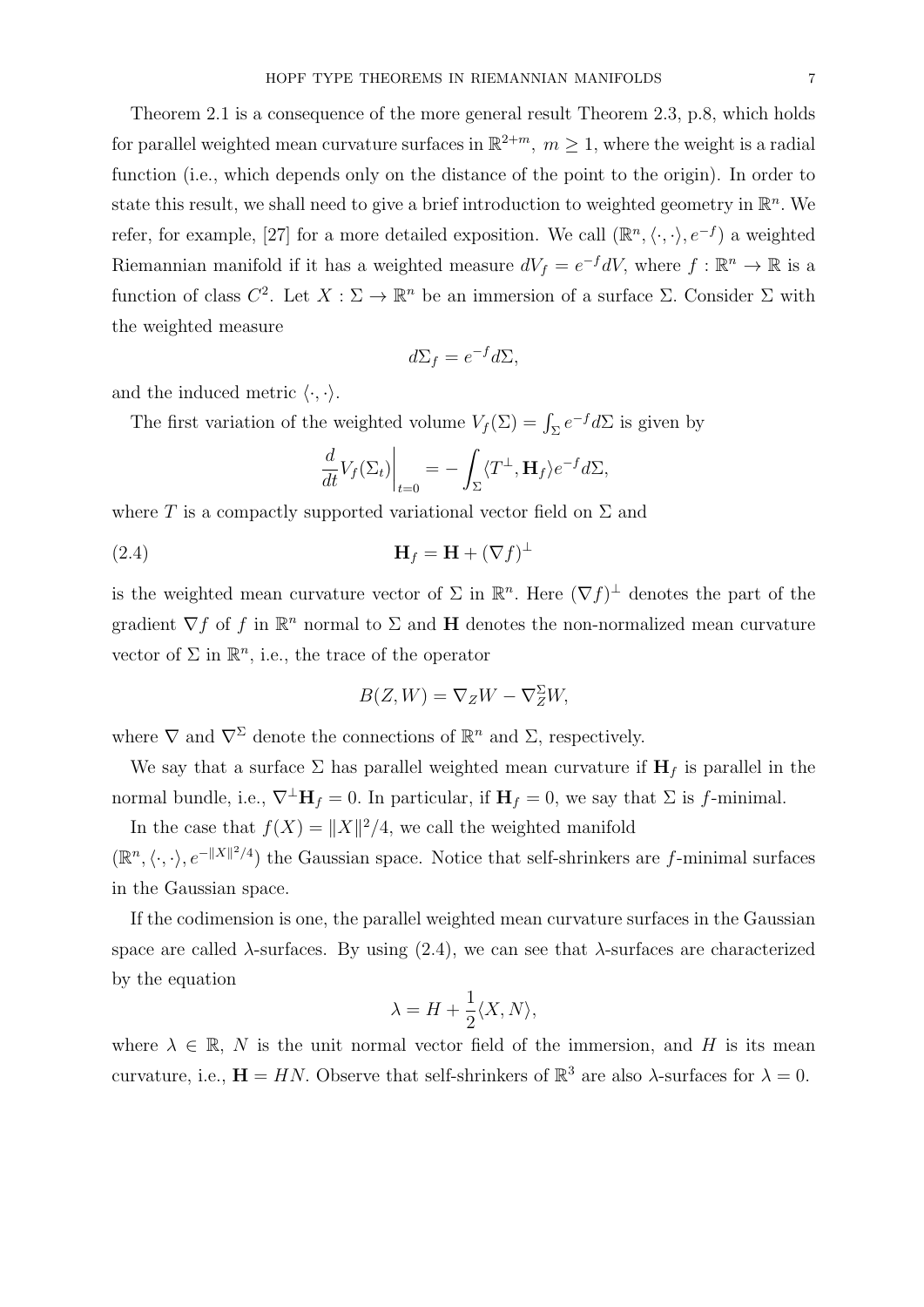For each point  $p \in \Sigma$  we can take isothermal parameters u and v in a neighborhood of p, i.e.,

$$
ds^2 = \alpha(u, v)(du^2 + dv^2),
$$

where  $ds^2$  is the metric of  $\Sigma$  and  $\alpha(u, v)$  is a positive smooth function on  $\Sigma$ . Complexifying the parameters by taking  $z = u + iv$ , we can identify  $\Sigma$  with a subset of  $\mathbb{C}$ . In this case, we have

$$
\langle X_z, X_{\bar{z}} \rangle = \frac{\alpha(z)}{2}
$$
 and  $ds^2 = \alpha(z)|dz|^2$ .

The immersion  $X$  satisfies the equations

(2.5)  

$$
\begin{cases}\n\nabla_{X_z} X_z = \frac{\alpha_z}{\alpha} X_z + B(X_z, X_z), \\
\nabla_{X_{\bar{z}}} X_z = \frac{\alpha}{4} \mathbf{H}, \\
\nabla_{X_{\bar{z}}} X_{\bar{z}} = \frac{\alpha_{\bar{z}}}{\alpha} X_{\bar{z}} + B(X_{\bar{z}}, X_{\bar{z}}),\n\end{cases}
$$

and, for any  $\nu \in T\Sigma^{\perp}$ ,

(2.6) 
$$
\begin{cases} \nabla_{X_z} \nu = -\frac{1}{2} \langle \mathbf{H}, \nu \rangle X_z - \frac{2}{\alpha} \langle B(X_z, X_z), \nu \rangle X_{\bar{z}} + \nabla_{X_z}^{\perp} \nu \\ \nabla_{X_{\bar{z}}} \nu = -\frac{2}{\alpha} \langle B(X_{\bar{z}}, X_{\bar{z}}), \nu \rangle X_z - \frac{1}{2} \langle \mathbf{H}, \nu \rangle X_{\bar{z}} + \nabla_{X_{\bar{z}}}^{\perp} \nu, \end{cases}
$$

where  $\nabla^{\perp}$  is the connection of the normal bundle  $T\Sigma^{\perp}$ .

Let us denote by

$$
P^{\nu}dz^{2} = \langle B(X_{z}, X_{z}), \nu \rangle dz^{2}
$$

the (2,0)-part of the second fundamental form of  $\Sigma$  in  $\mathbb{R}^n$  relative to the normal  $\nu \in T\Sigma^{\perp}$ . This quadratic form is also called the Hopf quadratic differential.

The follolwing theorem, which was proven in [8], is a rigidity result for parallel weighted mean curvature  $H_f$  surfaces in the Euclidean space with arbitrary codimension and radial weight  $f(X) = F(||X||^2)$ , where  $F : \mathbb{R} \to \mathbb{R}$  is a function of class  $C^2$ . Since the codimension can be arbitrary large, we assume that  $X(\Sigma)$  does not lie in any proper affine subspace of the Euclidean space.

**Theorem 2.3.** Let  $X : \Sigma \to \mathbb{R}^{2+m}$ ,  $m \geq 1$ , be an immersion of a surface homeomorphic to the sphere. Assume that all the following assertions holds:

- i) X has parallel weighted mean curvature  $H_f$ , i.e.,  $\nabla^{\perp}H_f = 0$ , for a radial weight  $f(X) = F(||X||^2)$ , where  $F : \mathbb{R} \to \mathbb{R}$  is a function of class  $C^2$ .
- ii) There exists a unitary normal vector field  $\nu \in T\Sigma^{\perp}$  such that  $\nabla^{\perp} \nu = 0$ .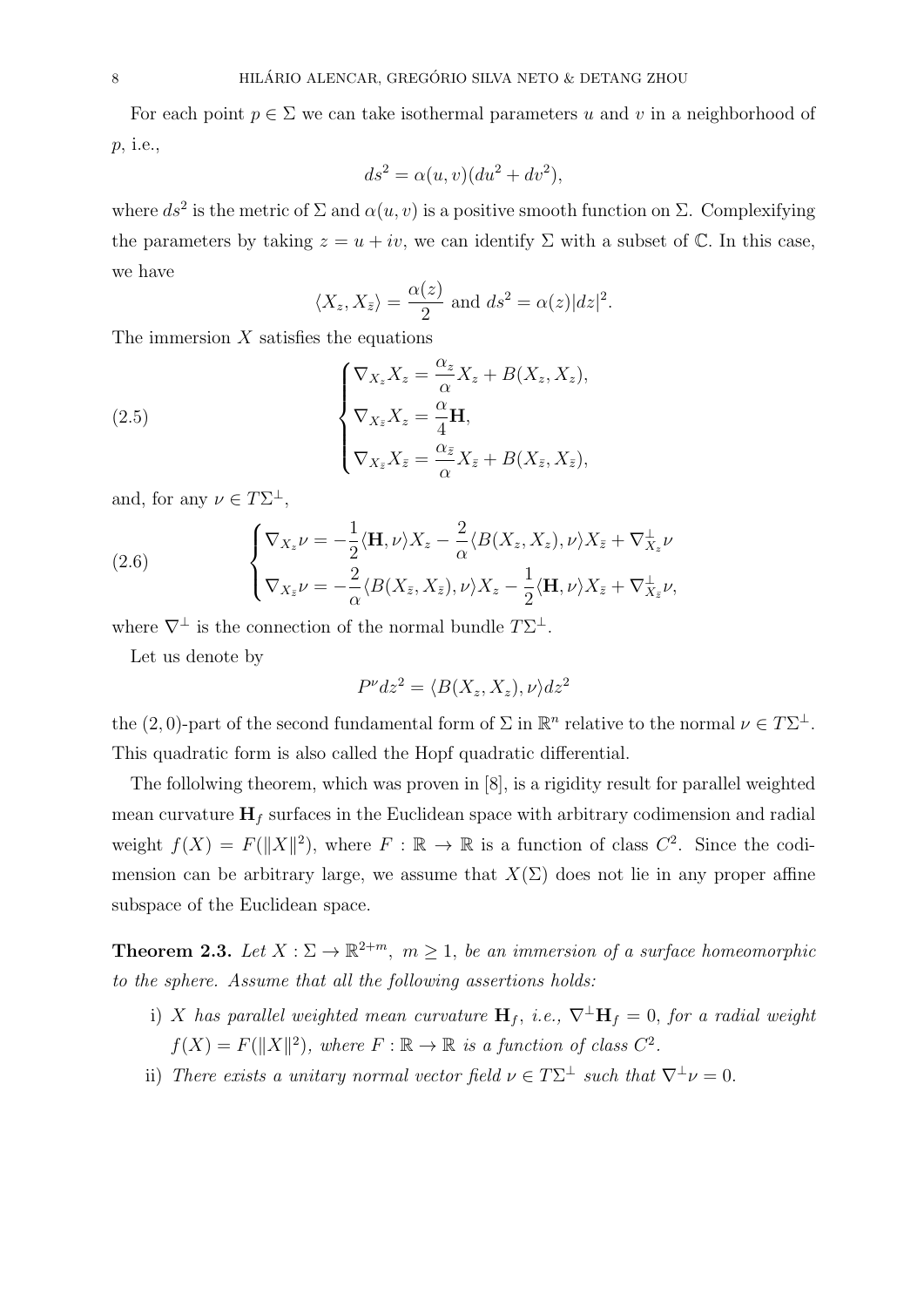iii) There exists a non-negative locally  $L^p$  function  $\varphi : \Sigma \to \mathbb{R}, p > 2$ , and a locally integrable function  $G : [0, \infty) \to [0, \infty)$  satisfying  $\limsup_{t\to 0} G(t)/t < \infty$ , such that

(2.7) 
$$
\left| F'(\|X\|^2) \langle \mathbf{H}_f, \nu \rangle - 2 \left[ 2F''(\|X\|^2) + (F'(\|X\|^2))^2 \right] \langle X, \nu \rangle \right| \|X^\top\|
$$

$$
\leq \varphi G(\|\Phi^\nu\|).
$$

Then  $X(\Sigma)$  is contained in a round hypersphere of  $\mathbb{R}^{2+m}$ . Moreover, if  $\mathbf{H} \neq 0$  and  $\nu =$  $\mathbf{H}/\|\mathbf{H}\|$ , then  $X(\Sigma)$  is a minimal surface of a round hypersphere of  $\mathbb{R}^{2+m}$  or it is a round sphere in  $\mathbb{R}^{2+m}$ .

Here  $X^{\top}$  denotes the component of X tangent to  $T\Sigma$ ,  $\|\Phi^{\nu}\|$  denotes the matrix norm of  $\Phi^{\nu} = A^{\nu} - (\text{trace } A^{\nu}/2)I$ , where  $A^{\nu}$  is the shape operator of the second fundamental form of X relative to  $\nu$ , trace  $A^{\nu}$  is its trace, and  $I: T\Sigma \to T\Sigma$  is the identity operator.

The ideia of the proof is to apply the Cauchy-Riemann inequality of Theorem 2.2, to the quadratic differential  $Q^{\nu} = e^{-\frac{1}{2}f}P^{\nu}$  and conclude that  $P^{\nu}$ , is identically zero in a neighborhood V of a zero  $z_0$  or this zero is isolated and the index of a direction field determined by  $\text{Im}[P^{\nu}dz^2] = 0$  is negative. If, for some coordinate neighborhood V of zero,  $P^{\nu} = 0$ , this holds for the whole  $\Sigma$ . Otherwise, the zeroes on the boundary of V will contradict to Theorem 2.2. So if  $P^{\nu}$  is not identically zero, all zeroes, if any, are isolated and have negative indices. This implies that the sum of all indexes of the isolated zeroes are negative (if there are zeroes) or zero (if there are no zeroes). Since  $\Sigma$  has genus zero, by the Poincaré index theorem the sum of the indices of the singularities of any field of directions is 2 (hence positive). This contradiction shows that  $P^{\nu}$  is identically zero. This implies that  $A^{\nu} = \mu I$ , i.e.,  $\nu$  is a umbilical normal direction of X. We then prove that  $\mu$  must be constant and, since  $X(\Sigma)$  does not lies in a hyperplane, we conclude that  $\mu \neq 0$  and  $X(\Sigma)$  lies in a hypersphere of  $\mathbb{R}^{2+m}$ . This fact comes from Yau [58] (see Theorem 1, p.351-352) and Chen-Yano<sup>[26]</sup> (see Theorem 3.3, p.472-473). Moreover, if H and  $\nu = H/||H||$ , then  $X(\Sigma)$  is a minimal surface of a hypersphere of  $\mathbb{R}^{2+m}$ . This comes from Theorem 2, p.117, of the work of Ferus [37].

In the case when  $\Sigma$  is f-minimal, i.e.,  $\mathbf{H}_f = 0$ , and the weight  $f(X) = F(||X||^2)$  satisfies  $F'(t) \neq 0$  and  $2F''(t) + (F'(t))^2 \neq 0$ , for every  $t \in \mathbb{R}, t \geq 0$ , the next result follows from Theorem 2.3.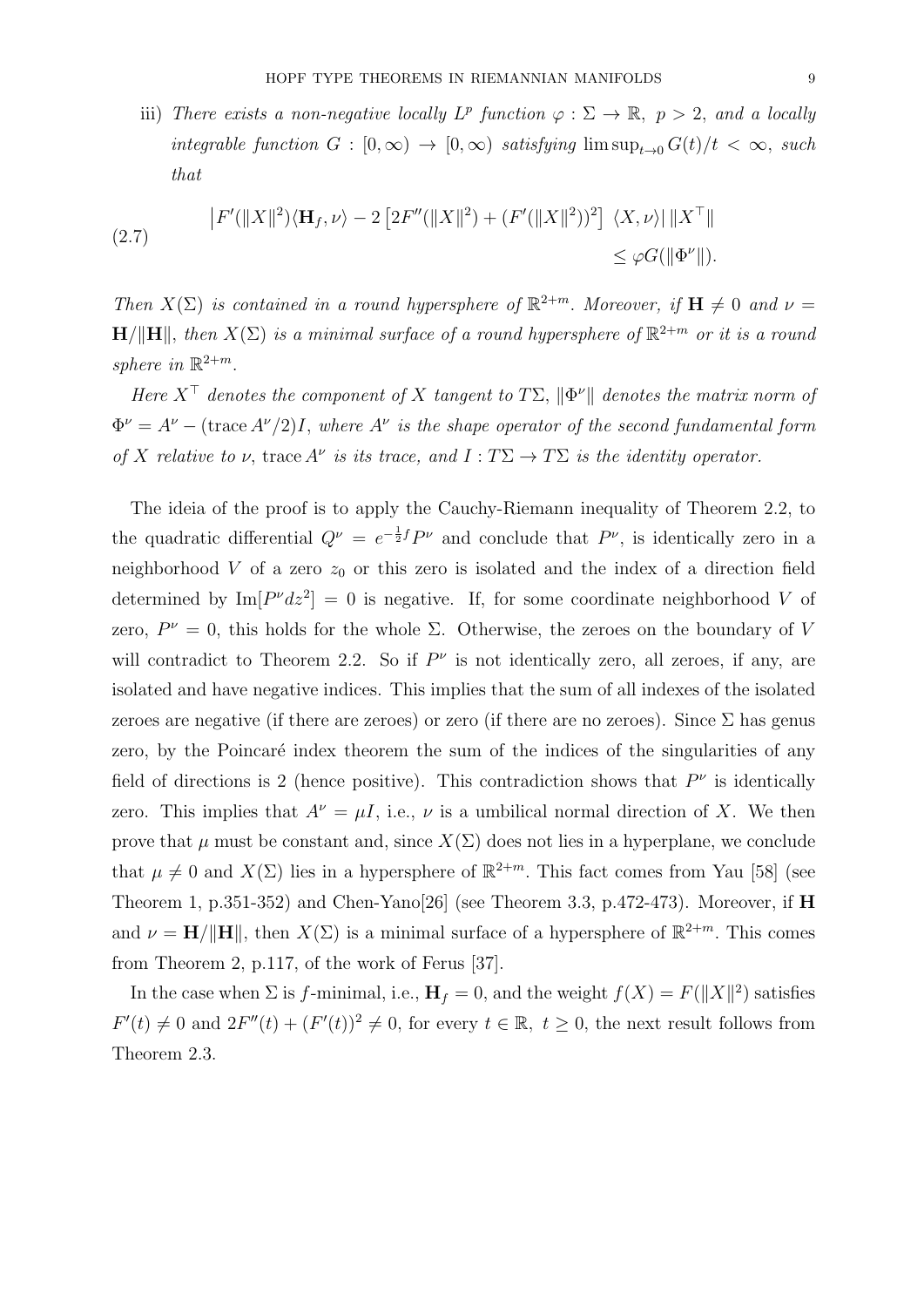**Corollary 2.2.** Let  $X : \Sigma \to \mathbb{R}^{2+m}$ ,  $m \geq 1$ , be an immersion of a surface homeomorphic to the sphere. Assume that all the following assertions holds:

- i) X is f-minimal, i.e.,  $\mathbf{H}_f = 0$ , for a radial weight  $f(X) = F(||X||^2)$ , where F:  $\mathbb{R} \to \mathbb{R}$  is a function of class  $C^2$  such that  $F'(t) \neq 0$  and  $2F''(t) + (F'(t))^2 \neq 0$ , for every  $t \in \mathbb{R}, t \geq 0$ .
- ii) There exists an unitary normal vector field  $\nu \in T\Sigma^{\perp}$  such that  $\nabla^{\perp} \nu = 0$ .
- iii) There exists a non-negative locally  $L^p$  function  $\varphi : \Sigma \to \mathbb{R}, p > 2$ , and a locally integrable function  $G : [0, \infty) \to [0, \infty)$  satisfying  $\limsup_{t\to 0} G(t)/t < \infty$ , such that

(2.8) 
$$
\left( \|X\|^2 - \left(\frac{\|\mathbf{H}\|}{2F'(\|X\|^2)}\right)^2 \right) \left(\frac{|\langle \mathbf{H}, \nu \rangle|}{2F'(\|X\|^2)}\right)^2 \leq \varphi^2 G(\|\Phi^{\nu}\|)^2.
$$

Then  $X(\Sigma)$  is contained in a round hypersphere of  $\mathbb{R}^{2+m}$  of radius R, where R is the solution of the equation

$$
F'(R^2)R^2 = 1,
$$

and centered at the origin. Moreover, if  $\mathbf{H} \neq 0$  and  $\nu = \mathbf{H}/\|\mathbf{H}\|$ , then  $X(\Sigma)$  is a minimal surface of a round hypersphere of  $\mathbb{R}^{2+m}$  with the same properties.

Here  $\|\Phi^{\nu}\|$  is the matrix norm of  $\Phi^{\nu} = A^{\nu} - (\text{trace } A^{\nu}/2)I$ , where  $A^{\nu}$  is the shape operator of the second fundamental form of X relative to  $\nu$ , trace  $A^{\nu}$  is its trace, and  $I: T\Sigma \to T\Sigma$  is the identity operator.

Since self-shrinkers are f-minimal surfaces for the weight  $f(X) = \frac{||X||^2}{4}$  $\frac{X\parallel^2}{4}$ , applying Corollary 2.2 to  $F(t) = t/4$ , we obtain

**Corollary 2.3.** Let  $X : \Sigma \to \mathbb{R}^{2+m}$ ,  $m \geq 1$ , be an immersed self-shrinker homeomorphic to the sphere. Assume there exists an unitary normal vector field  $\nu \in T\Sigma^{\perp}$  such that  $\nabla^{\perp} \nu = 0$ . If there exists a non-negative locally  $L^p$  function  $\varphi : \Sigma \to \mathbb{R}, p > 2$ , and a locally integrable function  $G : [0, \infty) \to [0, \infty)$  satisfying  $\limsup_{t\to 0} G(t)/t < \infty$ , such that

$$
\left(\|X\|^2 - 4\|\mathbf{H}\|^2\right) |\langle \mathbf{H}, \nu \rangle|^2 \leq \varphi^2 G(\|\Phi^\nu\|)^2,
$$

then  $X(\Sigma)$  is contained in a round hypersphere of  $\mathbb{R}^{2+m}$  of radius 2 and centered at the origin.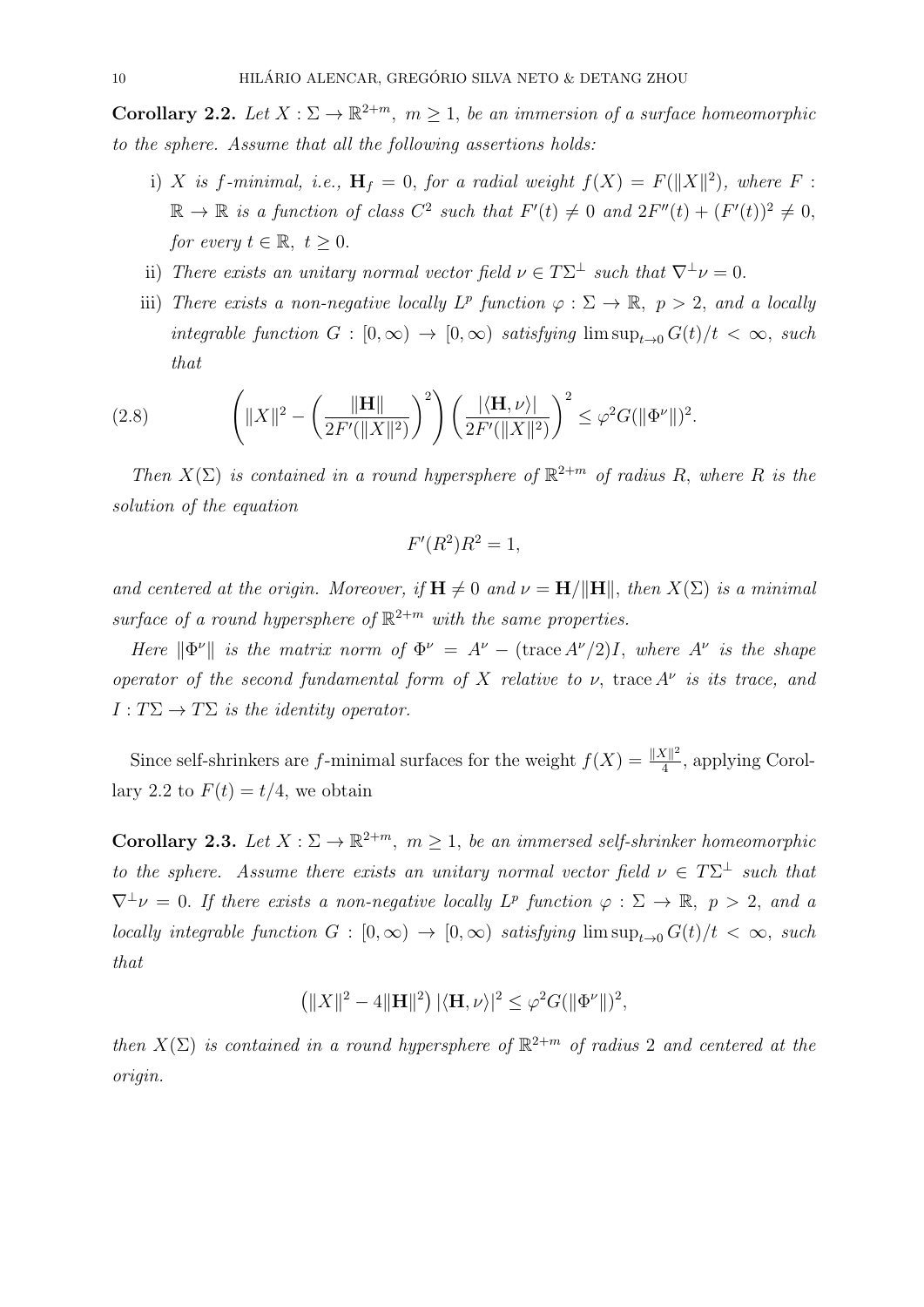Here  $\|\Phi^{\nu}\|$  is the matrix norm of  $\Phi^{\nu} = A^{\nu} - (\text{trace } A^{\nu}/2)I$ , where  $A^{\nu}$  is the shape operator of the second fundamental form of X relative to  $\nu$ , trace  $A^{\nu}$  is its trace, and  $I: T\Sigma \to T\Sigma$  is the identity operator.

If we consider the case of codimension one in Corollary 2.3, then we obtain Theorem 2.1:

**Corollary 2.4** (Theorem 2.1). Let  $X : \Sigma \to \mathbb{R}^3$  be an immersed self-shrinker homeomorphic to the sphere. If there exists a non-negative locally  $L^p$  function  $\varphi : \Sigma \to \mathbb{R}, p > 2$ , and a locally integrable function  $G : [0, \infty) \to [0, \infty)$  satisfying  $\limsup_{t\to 0} G(t)/t < \infty$ , such that

$$
(\|X\|^2 - 4H^2)H^2 \le \varphi^2 G(\|\Phi\|)^2,
$$

then  $X(\Sigma)$  is a round sphere of radius 2 and centered at the origin.

Here  $\|\Phi\|$  denotes the matrix norm of  $\Phi = A - (H/2)I$ , where A is the shape operator of the second fundamental form of  $X$ ,  $H$  is its non-normalized mean curvature, and  $I$  is the identity operator of  $T\Sigma$ .

For surfaces with parallel weighted mean curvature in the Gaussian space, we have

Corollary 2.5. Let  $X : \Sigma \to (\mathbb{R}^{2+m}, \langle \cdot, \cdot \rangle, e^{-\|X\|^2/4}), m \geq 1$ , be an immersion of a surface homeomorphic to the sphere into the Gaussian space. Assume that all the following assertions holds:

- i) X has parallel weighted mean curvature  $\mathbf{H}_f$ , i.e.,  $\nabla^{\perp} \mathbf{H}_f = 0$ .
- ii) There exists an unitary normal vector field  $\nu \in T\Sigma^{\perp}$  such that  $\nabla^{\perp} \nu = 0$ .
- iii) There exists a non-negative locally  $L^p$  function  $\varphi : \Sigma \to \mathbb{R}, p > 2$ , and a locally integrable function  $G : [0, \infty) \to [0, \infty)$  satisfying  $\limsup_{t\to 0} G(t)/t < \infty$ , such that

(2.9) 
$$
(\|X\|^2 - 4\|\mathbf{H}_f - \mathbf{H}\|^2)\langle\mathbf{H}, \nu\rangle^2 \leq \varphi^2 G(\|\Phi^{\nu}\|)^2,
$$

Then  $X(\Sigma)$  is contained in a round hypersphere of  $\mathbb{R}^{2+m}$ . Moreover, if  $\mathbf{H} \neq 0$  and  $\nu = \mathbf{H}/\|\mathbf{H}\|$ , then  $X(\Sigma)$  is a minimal surface of a round hypersphere of  $\mathbb{R}^{2+m}$  of radius

$$
\sqrt{\langle \mathbf{H}_f, \nu \rangle^2 + 4} - \langle \mathbf{H}_f, \nu \rangle.
$$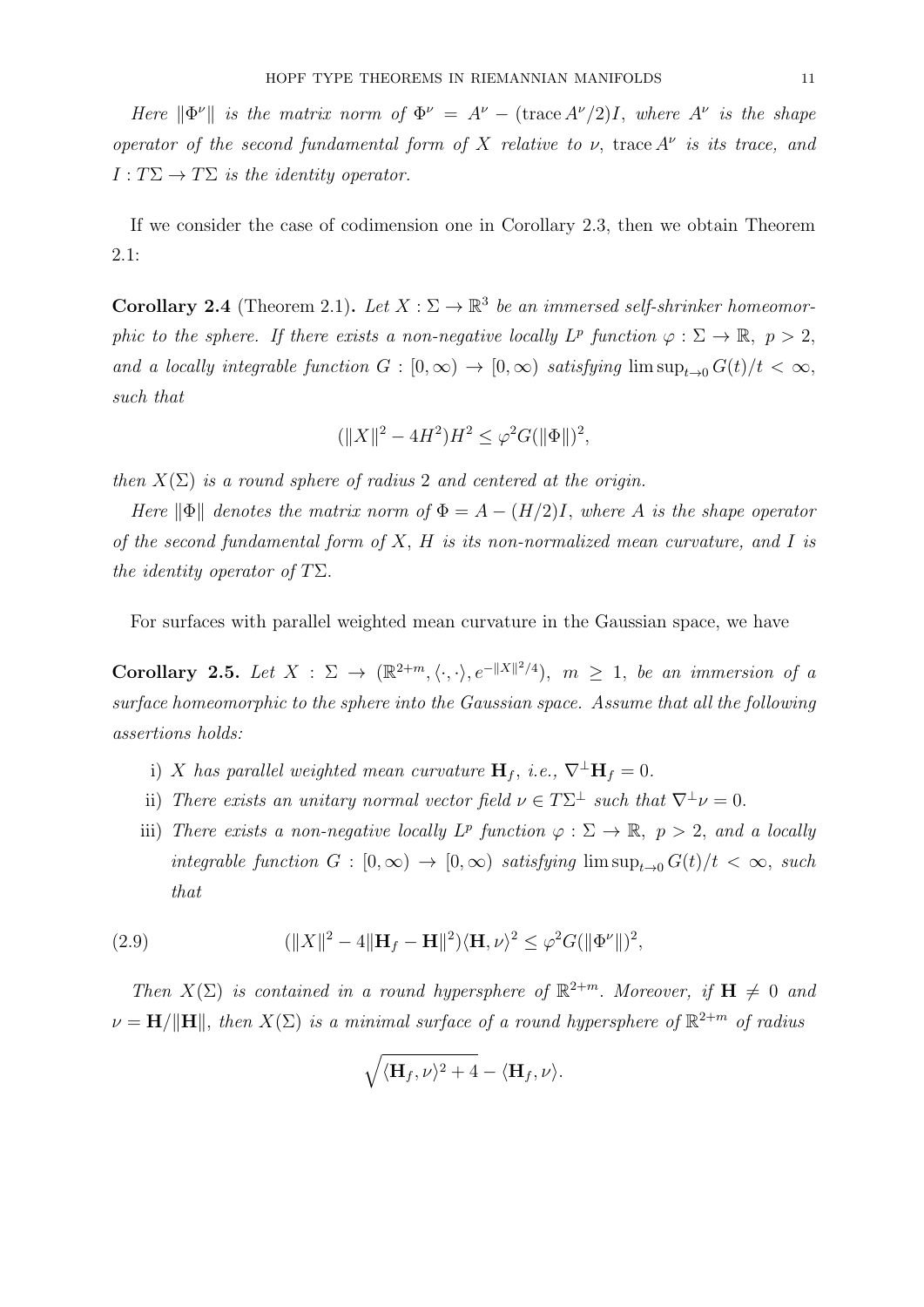Here  $\|\Phi^{\nu}\|$  is the matrix norm of  $\Phi^{\nu} = A^{\nu} - (\text{trace } A^{\nu}/2)I$ , where  $A^{\nu}$  is the shape operator of the second fundamental form of X relative to  $\nu$ , trace  $A^{\nu}$  is its trace, and  $I: T\Sigma \to T\Sigma$  is the identity operator.

In particular, for  $\lambda$ -surfaces, we obtain

Corollary 2.6. Let  $X : \Sigma \to \mathbb{R}^3$  be a immersed  $\lambda$ -surface homeomorphic to the sphere. If there exists a non-negative locally  $L^p$  function  $\varphi : \Sigma \to \mathbb{R}$ ,  $p > 2$ , and a locally integrable function  $G : [0, \infty) \to [0, \infty)$  satisfying  $\limsup_{t \to 0} G(t)/t < \infty$ , such that

$$
(||X||^2 - 4(\lambda - H)^2) H^2 \le \varphi^2 G(||\Phi||)^2,
$$

then  $X(\Sigma)$  is a round sphere of radius  $\sqrt{\lambda^2 + 4} - \lambda$  and center at the origin.

Here  $\|\Phi\|$  denotes the matrix norm of  $\Phi = A - (H/2)I$ , where A is the shape operator of the second fundamental form of  $X$ ,  $H$  is its non-normalized mean curvature, and  $I$  is the identity operator of  $T\Sigma$ .

Remark 2.2. In the proof of Corollary 2.5, since the codimension can be  $m \geq 2$ , we have that the spheres  $||X||^2 = constant$  and  $S^{1+m}(x_0, R)$  could be different. In this case we will have

$$
X(\Sigma) \subset \mathbb{S}^{1+m}(x_0, R) \cap \mathbb{S}^{1+m}(0, \|X\|),
$$

where this intersection is, by its turn, a  $m$ -dimensional sphere.

### 3. Self-shrinkers of extrinsic curvature flows

In this section, we continue the work done in [8] presenting results in the same spirit of Theorem 2.1 to other famous curvature flows, as the flow by the powers of Gaussian curvature K, the flow by the powers of the harmonic mean curvature  $K/H$  and the flow by the powers of the mean curvature  $H$ . All these flows can be seen as particular cases of the general curvature flow, as follows.

Given a initial immersion  $X_0 : \Sigma \to \mathbb{R}^3$  of a two-dimensional surface, we say that the evolution of  $X_0(\Sigma)$  by the curvature is a smooth one-parameter family of immersions  $X : \Sigma \times [0, T) \to \mathbb{R}^3$  satisfying the initial value problem

(3.1) 
$$
\begin{cases} \frac{\partial X}{\partial t} = W(k_1, k_2)N, \\ X(\cdot, 0) = X_0, \end{cases}
$$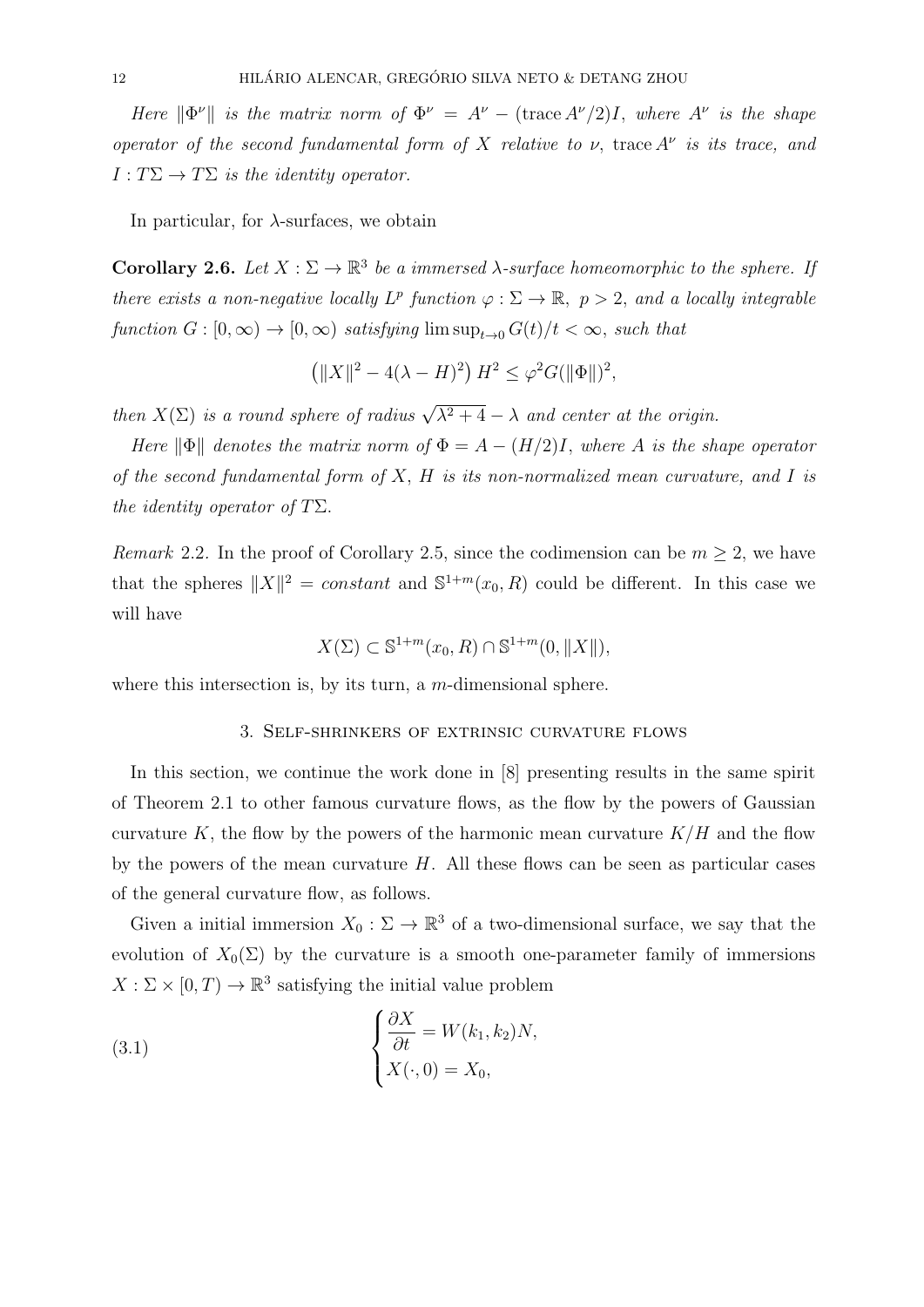where  $k_1$  and  $k_2$  are the principal curvatures of the immersions X, N is their unitary normal vector fields, and  $W \in C^1(\mathbb{R}^2)$ . It is known this flow will be parabolic if and only if

(3.2) 
$$
\frac{\partial W}{\partial k_1} \cdot \frac{\partial W}{\partial k_2} > 0.
$$

The more important curvature flows are those whose function  $W$  is a combination of the mean curvature  $H = k_1 + k_2$  and the Gaussian curvature  $K = k_1 k_2$ . Among these we can cite the mean curvature flow, for  $W(k_1, k_2) = H$ , the Gaussian curvature flow  $W(k_1, k_2) = K$ , and the harmonic curvature flow, for  $W(k_1, k_2) = K/H$ . These curvature flows has been studied by many authors in the last three decades, see [39], [56], [57], [11], [12], [15], [16], [48] and references therein.

In the study the curvature flows, the self-similar solutions play an important role since its was proved that, under some convexity conditions, the solutions of the flow, when suitably normalized, converge to a self-similar solution. A solution of the curvature flow (3.1) is said self-similar if each  $\Sigma_t = X(\Sigma, t)$  is an homothety, or a translation, or even a rotation of  $\Sigma_0 = X_0(\Sigma)$ . The homothetic self-similar solutions are said self-shrinkers (or shrinking self-similar solutions, or shrinking homothetic solutions) if the solution shrinks homothetically from  $\Sigma_0$ .

If W is a homogeneous function of degree  $\beta > 0$ , i.e.,  $W(ak_1, ak_2) = a^{\beta}W(k_1, k_2), a > 0$ , then it can be proved that a shrinking self-similar solution of a curvature flow satisfies the equation

(3.3) 
$$
W(k_1, k_2) = -\lambda \langle X, N \rangle, \ \lambda \in (0, \infty).
$$

Changing the variables  $x_1 = k_1 + k_2$  and  $x_2 = (k_1 - k_2)^2$  we can write

(3.4) 
$$
W(k_1, k_2) = \Psi(x_1, x_2) = \Psi(k_1 + k_2, (k_1 - k_2)^2) = \Psi(H, H^2 - 4K),
$$

where  $K = k_1 k_2$  is the Gaussian curvature of the immersion X and  $H = k_1 + k_2$  is its mean curvature. Therefore, the equation (3.3) becomes

(3.5) 
$$
\Psi(H, H^2 - 4K) = -\lambda \langle X, N \rangle, \ \lambda \in (0, \infty).
$$

The main result in this subject is the following

**Theorem 3.1** (Alencar-Silva Neto-Zhou). Let  $X : \Sigma \to \mathbb{R}^3$  be a closed, immersed surface of genus zero satisfying (3.5), where  $\Psi : \mathbb{R} \times [0, +\infty) \to \mathbb{R}$  is a  $C^1$  function satisfying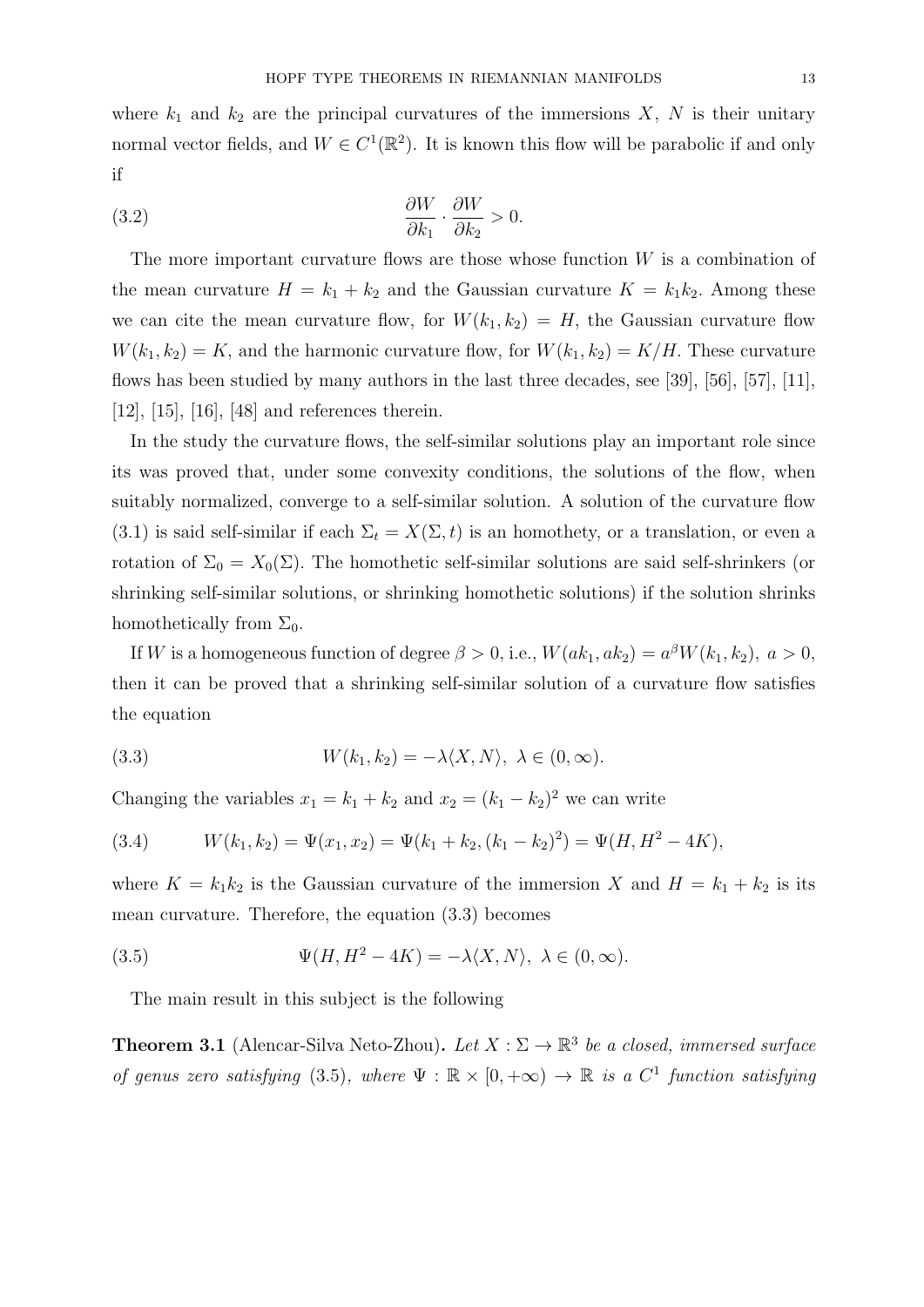∂Ψ  $\frac{\partial \Psi}{\partial x_1} \neq 0$ . If there exists a non-negative function  $\varphi \in L^p(\Sigma)$ ,  $p > 2$ , and a locally integrable function  $G : [0, \infty) \to [0, \infty)$  satisfying  $\limsup_{t\to 0} G(t)/t < \infty$ , such that

(3.6) 
$$
H^{2}(\|X\|^{2} - \langle X, N\rangle^{2}) \leq \varphi^{2}G(\|\Phi\|)^{2},
$$

then  $X(\Sigma)$  is a round sphere centered at the origin and radius satisfying the equation

$$
\lambda R = \Psi\left(\frac{2}{R}, 0\right).
$$

Here  $\|\Phi\|$  denotes the matrix norm of  $\Phi = A - (H/2)I$ , where A is the shape operator of the second fundamental form of  $X$ ,  $H$  is its non-normalized mean curvature, and  $I$  is the *identity operator of T* $\Sigma$ .

Remark 3.1. Theorem 3.1 cannot be derived from Theorem 2.3 of the previous section since the only curvature flow that can be expressed using weighted geometry is the mean curvature flow.

Remark 3.2. Since the function  $\varphi$  is assumed to be only  $L^p$ , it is allowed to be infinity in some points. In particular, it is possible to have

$$
\lim_{p \to p_0} \varphi(p) G(||\Phi(p)||) > 0
$$

for umbilical points  $p_0 \in \Sigma$  despite  $G(\|\Phi(p_0)\|) = G(0) = 0$ . Therefore, the inequality (3.6) does not imply necessarily that  $H^2(\|X\|^2 - \langle X, N \rangle^2) = 0$  at umbilical points.

*Remark* 3.3. Notice that, since  $H^2 - 4K = (k_1 - k_2)^2 \geq 0$ , the inequality

$$
K\leq \frac{1}{4}H^2
$$

holds for every surface in  $\mathbb{R}^3$ . As it was shown in the Remark 1.4 of [8], inequality (3.6) gives the existence of a function  $\psi$ , which can be chosen satisfying  $\psi^2 < \varepsilon$  for every given  $\varepsilon > 0$  arbitrarily small, such that  $1/\psi \in L^p(\Sigma)$ ,  $p > 2$ , and

$$
K \le \frac{1}{4}(1 - \psi^2)H^2.
$$

Remark 3.4. The hypothesis (3.6) of Theorem 3.1 is necessary. In fact, we prove in [7] that, if there exists non-spherical genus zero rotational surface which is the solution of  $(3.5)$ , then  $(3.6)$  does not hold.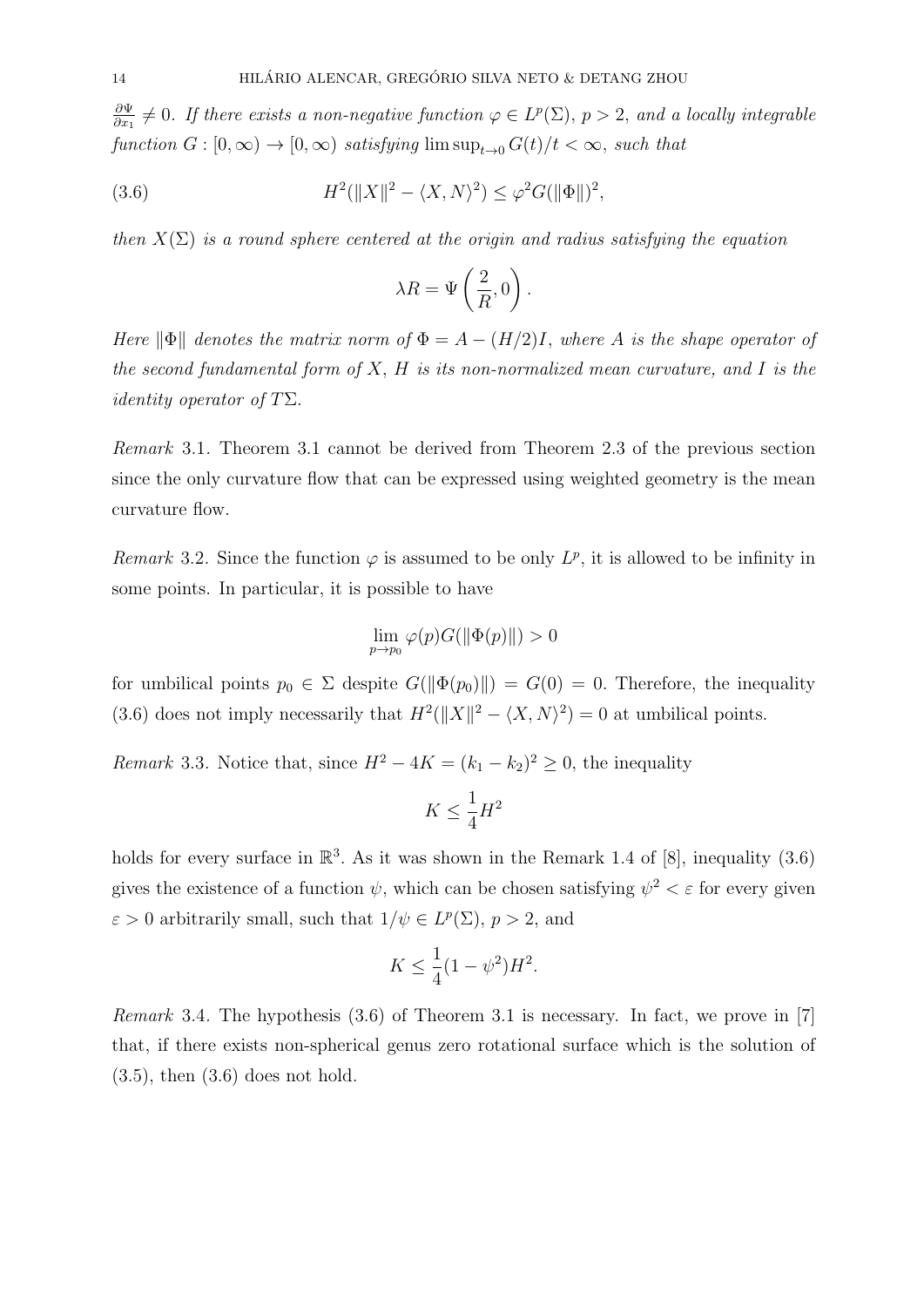Remark 3.5. The function  $W(k_1, k_2)$  is homogeneous of degree  $\beta \in \mathbb{R}$ , if and only if the function  $\Psi$  satisfies

(3.7) 
$$
\Psi(ax_1, a^2x_2) = a^{\beta}\Psi(x_1, x_2), \ a > 0.
$$

By an abuse of notation, we will call  $\Psi$  a homogeneous function of degree  $\beta \in \mathbb{R}$  if  $\Psi$ satisfies (3.7). If  $\Psi$  is homogeneous of degree  $\beta \neq -1$  with  $\Psi(1,0) > 0$ , and  $\lambda > 0$ , then the radius of the sphere of Theorem 3.1 is given by

$$
R = \left[\lambda^{-1}2^{\beta}\Psi(1,0)\right]^{\frac{1}{\beta+1}}.
$$

Remark 3.6. The flow (3.1) is a (weakly) parabolic equation if and only if

$$
\frac{\partial W}{\partial k_1} \cdot \frac{\partial W}{\partial k_2} > 0 \ (\ge 0),
$$

or equivalently

$$
\left(\frac{\partial \Psi}{\partial x_1}\right)^2 - 4x_2 \left(\frac{\partial \Psi}{\partial x_2}\right)^2 > 0 \ (\geq 0).
$$

Notice the hypothesis  $\frac{\partial \Psi}{\partial x_1} \neq 0$  of Theorem 3.1 assures the parabolicity of the flow near the umbilical points  $(x_2 = 0)$ , but this result holds even when the flow is not parabolic.

Our first consequence is for the  $\alpha$ -mean curvature flow,  $\alpha \in \mathbb{R} \setminus \{0, 1\}$ ,

$$
\frac{\partial X}{\partial t} = H^{\alpha} N.
$$

This flow is parabolic for  $H > 0$ . The case when  $\alpha = 1$  is the so called mean curvature flow, which is parabolic without any additional assumption. This case was dealt by the authors in [8].

Schulze, see [53], proved that closed (weakly) convex hypersurfaces of  $\mathbb{R}^{n+1}$  converges to a point if  $\alpha \in (0,1)$   $(\alpha \geq 1)$  and Schnürer, see [52], and Schulze, see [54], proved that closed convex surfaces of  $\mathbb{R}^3$  converges to a round point for  $1 \leq \alpha \leq 5$ . For general speeds of higher homogeneity, Andrews, see [16], proved that the flow of a closed convex surface converges to a round point provided it satisfies an initial pinching condition.

The shrinking self-similar solutions of the  $\alpha$ -mean curvature flow satisfy the equation

$$
H^{\alpha} = -\lambda \langle X, N \rangle, \ \lambda \in (0, \infty).
$$

Our result characterizes the sphere as the only mean convex (i.e.,  $H \neq 0$ ), genus zero, closed shrinking self-similar solution of the  $\alpha$ -mean curvature flow under an upper pinching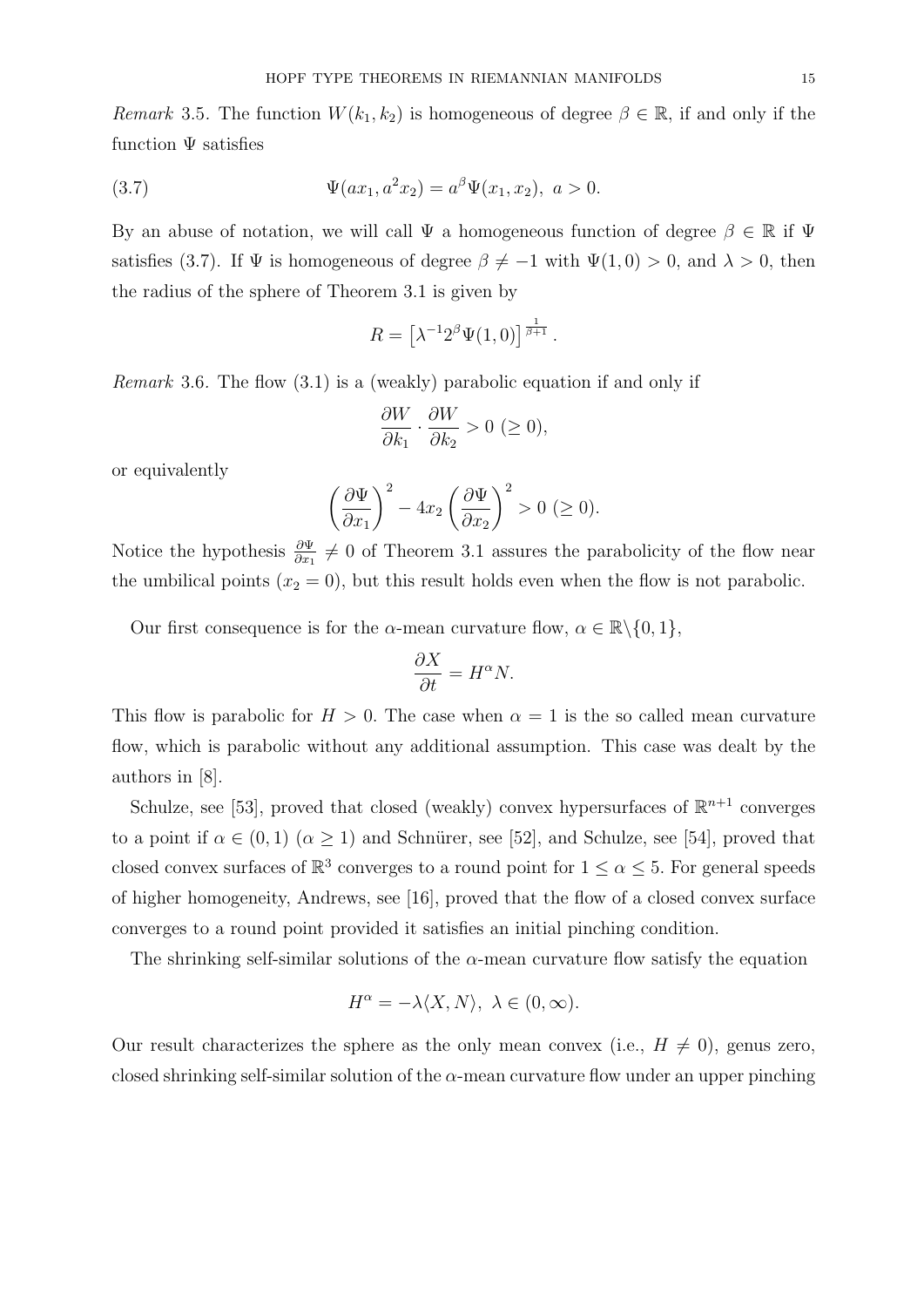curvature condition. Notice that the mean convex assumption is weaker than convexity, since mean convexity admits immersed surfaces and surfaces with  $K \leq 0$ .

**Corollary 3.1.** Let  $X : \Sigma \to \mathbb{R}^3$  be a closed, homeomorphic to the sphere, immersed, mean convex, two-dimensional shrinking self-similar solution of the  $\alpha$ -mean curvature flow, for  $\alpha \in \mathbb{R} \setminus \{-1, 0, 1\}$ . If there exists a non-negative function  $\varphi \in L^p(\Sigma)$ ,  $p > 2$ , and a locally integrable function  $G : [0, \infty) \to [0, \infty)$  satisfying  $\limsup_{t\to 0} G(t)/t < \infty$ , such that

(3.8) 
$$
H^{2}(\|X\|^{2} - \langle X, N\rangle^{2}) \leq \varphi^{2} G(\|\Phi\|)^{2},
$$

then  $X(\Sigma)$  is a round sphere of radius  $(2^{\alpha}\lambda^{-1})^{\frac{1}{\alpha+1}}$  and center at the origin.

Here  $\|\Phi\|$  denotes the matrix norm of  $\Phi = A - (H/2)I$ , where A is the shape operator of the second fundamental form of  $X$ ,  $H$  is its non-normalized mean curvature, and  $I$  is the identity operator of  $T\Sigma$ .

*Remark* 3.7. If  $\alpha = \frac{m}{2n}$  $\frac{m}{2n-1} \in (0,1)$ ,  $n,m \in \mathbb{N}$ , then the hypothesis of mean convexity in Corollary 3.1 is not necessary. Notice that in this case the flow is only weakly parabolic, becoming degenerate for the points when  $H = 0$ .

Remark 3.8. Drugan, Lee and Wheeler [34] proved that the spheres are the only closed self-shrinkers for the inverse mean curvature flow (i.e., for  $\alpha = -1$ ) without any additional assumption, solving the problem in this case.

The next application of Theorem 3.1 is for the  $\alpha$ -harmonic mean curvature flow

$$
\frac{\partial X}{\partial t} = \left(\frac{K}{H}\right)^{\alpha} N,
$$

whose shrinking self-similar solitons satisfy the equation

$$
\left(\frac{K}{H}\right)^{\alpha} = -\lambda \langle X, N \rangle, \ \lambda \in (0, \infty).
$$

If  $\alpha \in (0,\infty)$ , then this flow is (weakly) parabolic for (weakly) convex surfaces, being degenerate for the points where  $K = 0$ . If we consider values of  $\alpha$  such that K can assume negative values, as  $\alpha = \frac{m}{2n}$  $\frac{m}{2n-1}$ ,  $m, n \in \mathbb{N}$ , including the classical case of  $\alpha = 1$ , then the flow is weakly parabolic for every surface, being degenerate for the points where  $K = 0$ and singular for the points where  $H = 0$ .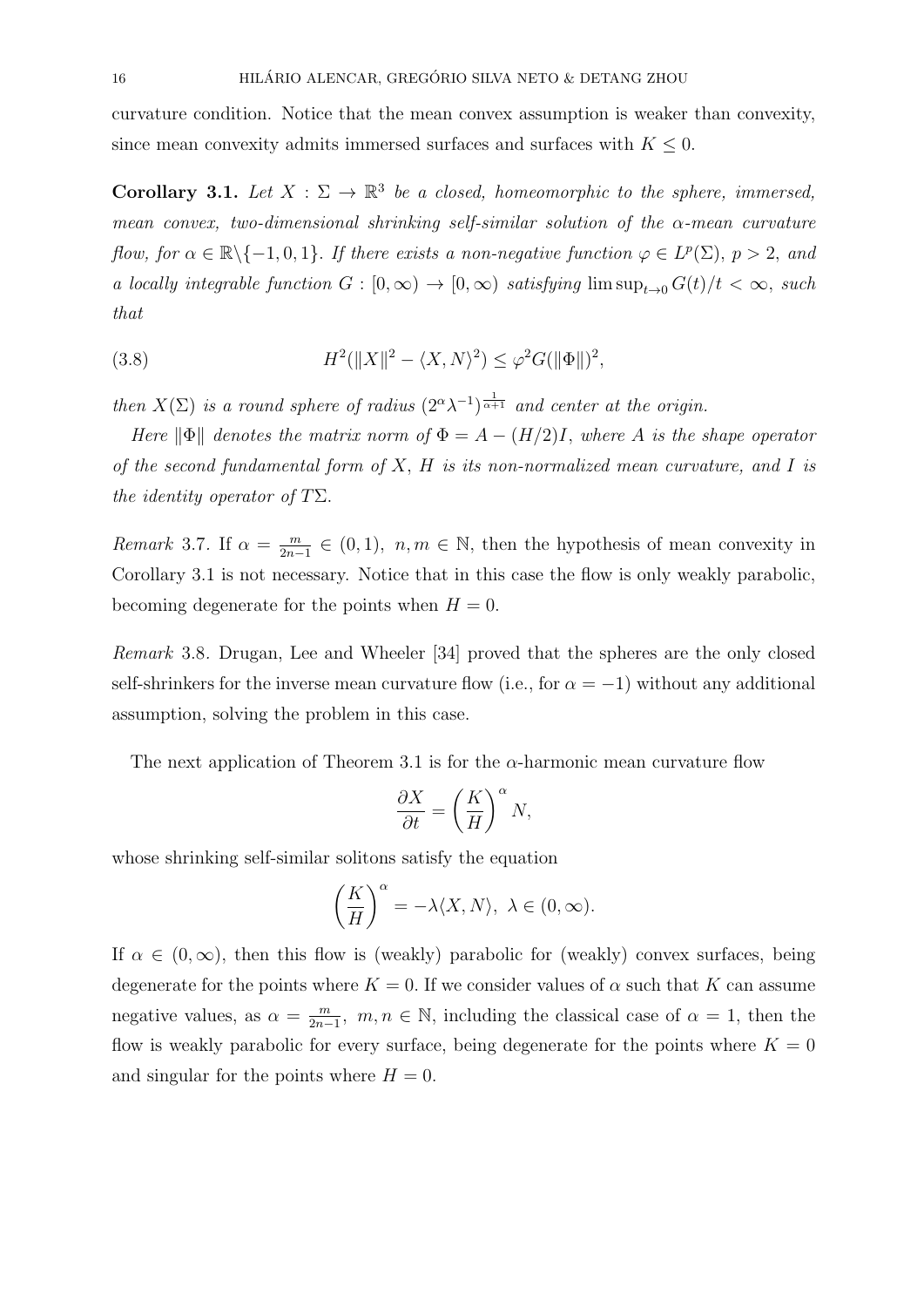For  $\alpha = 1$ , the existence of solutions for closed convex surfaces as initial data was proved by Andrews, see [11], who also showed that closed convex surfaces flowing by the harmonic mean curvature converges to a round point in finite time (in fact, the result of Andrews holds for a more wide class of degree one homogeneous functions  $W$ ). Dieter, see [33], studied the convergence of the flow for the degenerate case  $K \geq 0$  and  $H > 0$ , Caputo and Daskalopoulos, see [24], and Daskalopoulos and Sesum, see [32], studied the highly degenerate case, where K and H can be simultaneously zero. The case when  $K < 0$ and  $H < 0$  was studied by Daskalopoulos and Hamilton, see [31].

For  $\alpha \in (0,1)$ , Anada, see [9], proved the existence of non-round closed convex selfsimilar solutions of the  $\alpha$ -harmonic mean curvature flow. After this findings, in a joint work with Tsutsumi, see [10], he also investigated sufficient conditions for the  $\alpha$ -mean curvature flows converge to a round point.

Our result gives conditions for a closed, mean convex, self-similar solution with genus zero of the  $\frac{m}{2n-1}$ -harmonic mean curvature flow to be a sphere. We remark here that the powers  $\frac{m}{2n-1}, m, n \in \mathbb{N}$ , allows us to work with surfaces such that  $K < 0$  at some points, but our technique holds for every  $\alpha \in (0,1]$ , if we assume that  $\Sigma$  is weakly convex.

**Corollary 3.2.** Let  $X : \Sigma \to \mathbb{R}^3$  be a closed, homeomorphic to the sphere, immersed, mean convex, two-dimensional shrinking self-similar solution of the  $\alpha$ -harmonic mean curvature flow for  $\alpha = \frac{m}{2n}$  $\frac{m}{2n-1}$ , where  $m, n \in \mathbb{N}$  and  $\frac{m}{2n-1} \leq 1$ . If there exists a non-negative function  $\varphi \in L^p(\Sigma)$ ,  $p > 2$ , and a locally integrable function  $G : [0, \infty) \to [0, \infty)$  satisfying  $\limsup_{t\to 0} G(t)/t < \infty$ , such that

(3.9) 
$$
H^{2}(\|X\|^{2} - \langle X, N\rangle^{2}) \leq \varphi^{2} G(\|\Phi\|)^{2},
$$

then  $X(\Sigma)$  is a round sphere of radius  $(2^{\frac{m}{2n-1}}\lambda)^{-\frac{2n-1}{m-2n+1}}$ , centered at the origin, if  $(m, n) \neq$  $(1, 1)$ , and for any radius  $R > 0$ , centered at the origin, with  $\lambda = \frac{1}{2}$  $\frac{1}{2}$ , if  $(m, n) = (1, 1)$ .

Here  $\|\Phi\|$  denotes the matrix norm of  $\Phi = A - (H/2)I$ , where A is the shape operator of the second fundamental form of  $X$ ,  $H$  is its non-normalized mean curvature, and  $I$  is the identity operator of  $T\Sigma$ .

The last classical flow we will discuss here and obtain consequences of Theorem 3.1 is the  $\alpha$ -Gaussian curvature flow

$$
\frac{\partial X}{\partial t} = K^{\alpha} N,
$$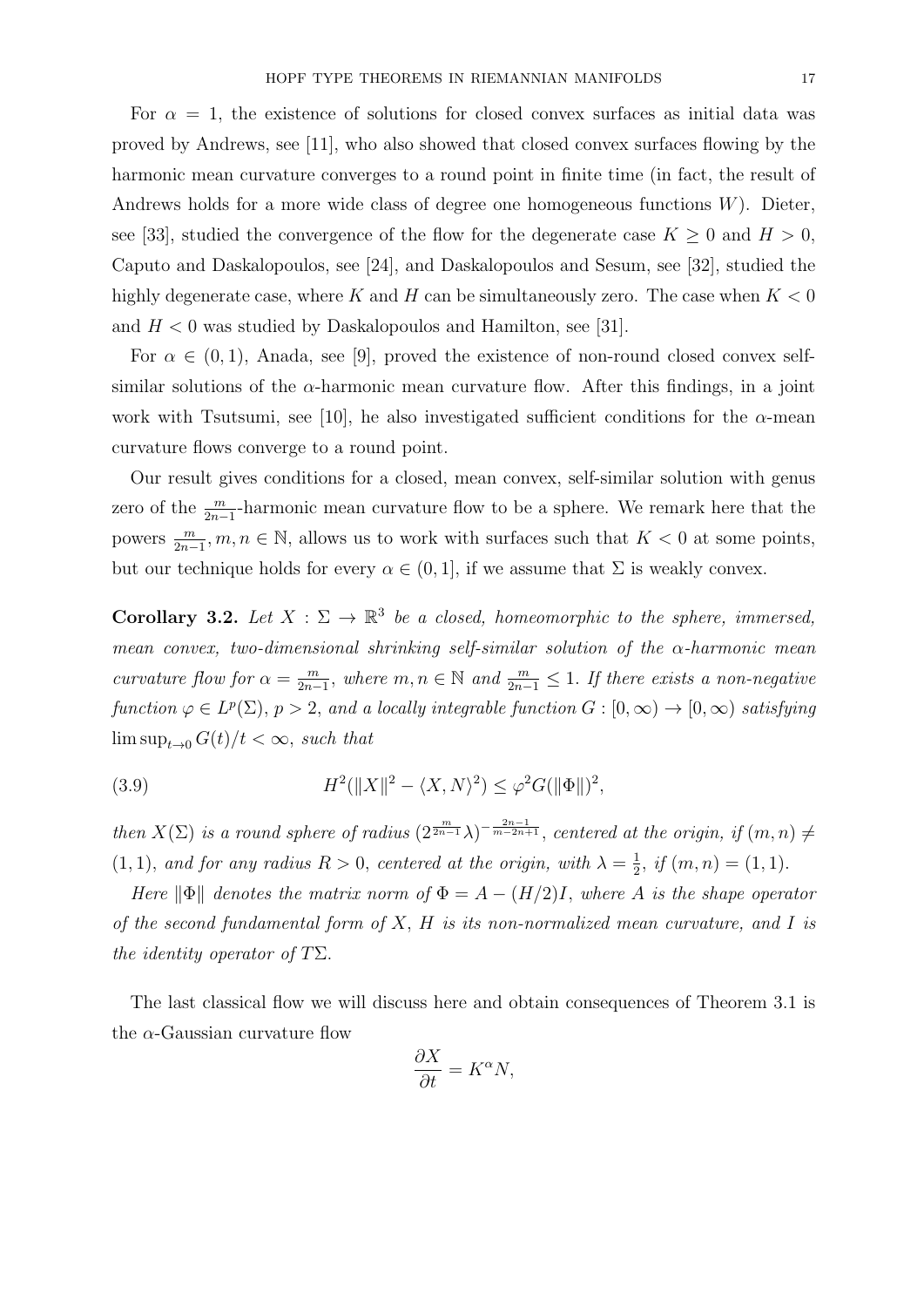whose shrinking self-similar solutions satisfy the equation

$$
K^{\alpha} = -\lambda \langle X, N \rangle, \ \lambda \in (0, \infty).
$$

This flow is (weakly) parabolic if  $K > 0$  ( $K \geq 0$ ), being degenerate for the points where  $K = 0.$ 

When  $\alpha = 1$ , this flow is called Gaussian curvature flow, and was first introduced by Firey in 1974, see [38], as a model of the wearing process of convex rolling stones on a beach. He proved also that closed convex surfaces under this flow converges to a round point when the initial surface is symmetric about the origin. Tso, see [55], for  $\alpha = 1$ , and Chow, see [29], for  $\alpha = 1/n$ , proved the convergence to a point of a closed convex hypersurfaces of  $\mathbb{R}^{n+1}$  under the flow. Andrews, see [13], proved that, for  $\alpha = 1/(n+2)$ , closed convex hypersurfaces evolving under the flow converges to an ellipsoid. We observe that Calabi, see [22], early proved that the ellipsoids are the only closed hypersurfaces satisfying the equation of the self-similar solutions of the  $\frac{1}{n+2}$ -Gaussian curvature flow. The works of Andrews, see [14], [17], and Guan and Ni, see [41], proved that the flow converges to a self-similar solution for every  $\alpha \geq 1/(n+2)$ . To conclude the analysis of the case when  $\alpha \geq 1/(n+2)$ , Brendle, Choi and Daskalopoulos, see [21], proved that the only closed self-similar solutions of the  $\alpha$ -Gaussian curvature flow for  $\alpha > 1/(n+2)$  are the round spheres. In his turn, if  $\alpha < 0$ , then Gerhardt, see [40], proved that the only closed convex self-similar solution of the  $\alpha$ -Gaussian curvature flow is a round sphere. Moreover, he proved that the flow converges to a sphere after rescaling.

On the other hand, Andrews, see [14], proved the existence of non-spherical closed convex self-similar solutions of the  $\alpha$ -Gaussian curvature flow for small  $\alpha > 0$ . In particular, in dimension 2, for  $\alpha \in (0, 1/10)$ . This shows that if we want to characterize the sphere as the only self-similar solution of the  $\alpha$ -Gauss curvature flow for small values of  $\alpha > 0$ , then we will need some additional assumption.

Our result provides sufficient conditions for a self-similar solution of the  $\alpha$ -Gaussian curvature flow,  $\alpha \in (0, 1/4)$ , to be a round sphere.

Corollary 3.3. Let  $X : \Sigma \to \mathbb{R}^3$  be a closed, convex, two-dimensional shrinking selfsimilar solution of the  $\alpha$ -Gaussian curvature flow for  $\alpha \in (0, 1/4)$ . If there exists a nonnegative function  $\varphi \in L^p(\Sigma)$ ,  $p > 2$ , and a locally integrable function  $G : [0, \infty) \to [0, \infty)$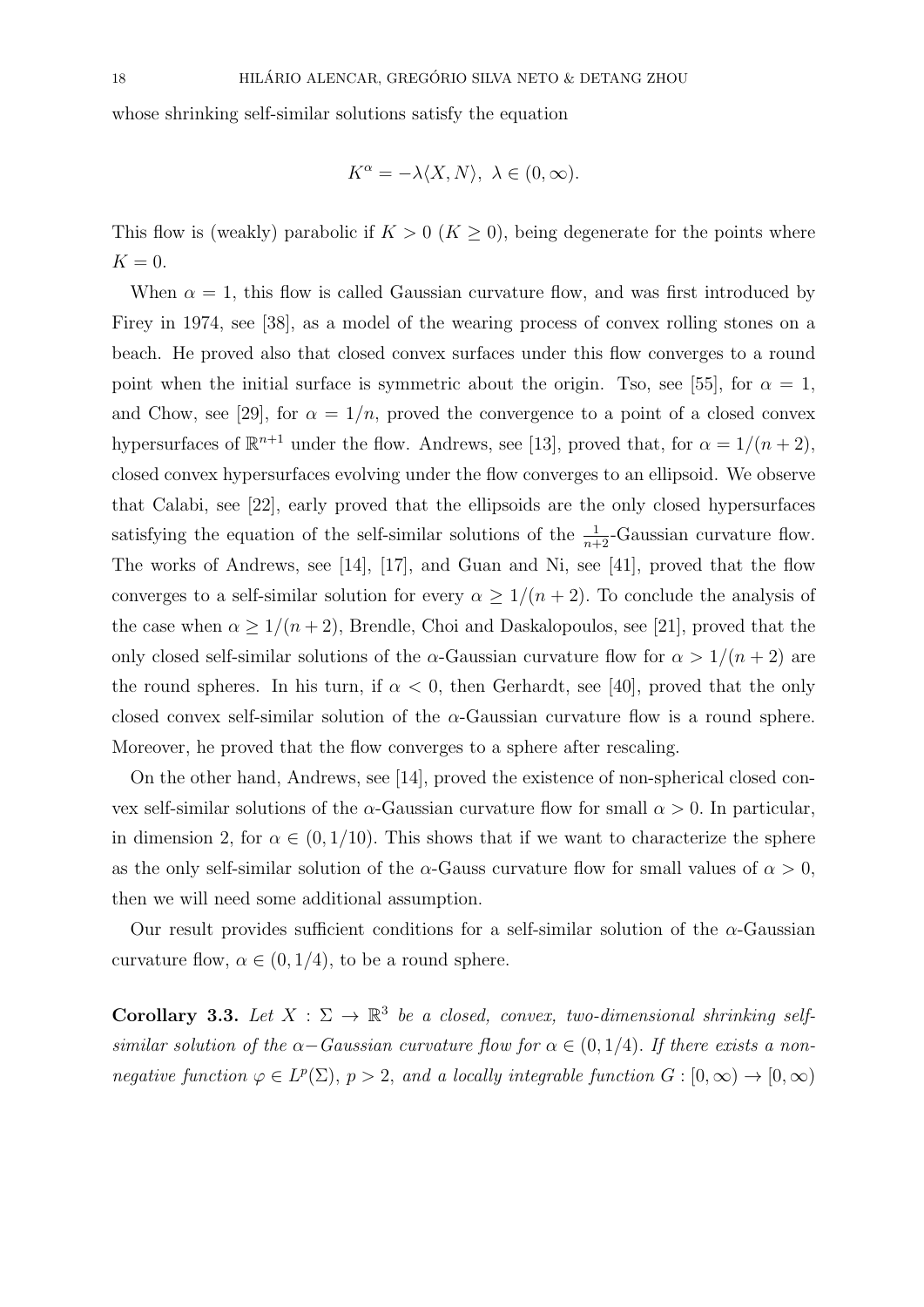satisfying  $\limsup_{t\to 0} G(t)/t < \infty$ , such that

(3.10) 
$$
H^{2}(\|X\|^{2} - \langle X, N\rangle^{2}) \leq \varphi^{2} G(\|\Phi\|)^{2}
$$

then  $X(\Sigma)$  is a round sphere of radius  $\lambda^{-\frac{1}{2\alpha+1}}$  and center at the origin.

Here  $\|\Phi\|$  denotes the matrix norm of  $\Phi = A - (H/2)I$ , where A is the shape operator of the second fundamental form of  $X$ ,  $H$  is its non-normalized mean curvature, and  $I$  is the identity operator of  $T\Sigma$ .

Remark 3.9. Since there are examples of closed convex self-similar solutions of the  $\alpha$ -Gaussian curvature flow for  $\alpha \in (0, 1/10)$ , given by Andrews, see [14], at least in this cases some additional hypothesis like (3.10) is necessary to obtain the conclusions of Corollary 3.3.

Remark 3.10. Corollary 3.3 holds in a more general setting: if we choose values of  $\alpha$ which allows negative values of K, as for example  $\alpha = \frac{m}{2n-1} \leq 1$ ,  $m, n \in \mathbb{N}$ , then we can assume only that  $\Sigma$  is a closed mean convex surface with genus zero to obtain the same conclusion, despite the flow is not parabolic in this case.

In order to illustrate the scope of situations to which the Theorem 3.1 can be applied in the context of the curvature flows, we give here a list of examples of homogeneous functions  $W(k_1, k_2)$  such that the flow (3.1) is parabolic including negative values of K.

(i)  $W(k_1, k_2) = aH^2 + bK$ ,  $a, b \in \mathbb{R}$ . The flow is parabolic for

$$
K > -\frac{2a(2a+b)}{b^2}H^2.
$$

In this case,  $\frac{\partial \Psi}{\partial x_1} \neq 0$  if and only if  $H \neq 0$ , i.e., the surface is mean convex.

As a particular situation, we have  $W(k_1, k_2) = |A|^2 = k_1^2 + k_2^2$ , by taking  $a = 1$ and  $b = -2$ . In this case, the flow is parabolic for  $K > 0$ , i.e., for convex surfaces. This flow was studied by Schnürer in [52].

(ii)  $W(k_1, k_2) = aH^{2\alpha} + bK^{\alpha}, a, b > 0, \alpha = \frac{m}{2n-1} \ge 1, m, n \in \mathbb{N}$ . The flow is parabolic for

$$
4a^2 + 2ab\left(\frac{K}{H^2}\right)^{\alpha - 1} + b^2\left(\frac{K}{H^2}\right)^{2\alpha - 1} > 0.
$$

In this case,  $\frac{\partial \Psi}{\partial x_1} \neq 0$  if and only if  $H \neq 0$ , i.e., the surface is mean convex.

(iii)  $W(k_1, k_2) = H^{\frac{2}{3}} + bK^{\frac{1}{3}}, b \in (0, 2^{5/3})$ . The flow is parabolic for  $K \neq 0$  and  $H \neq 0$ . In this case,  $\frac{\partial \Psi}{\partial x_1} \neq 0$  everywhere and it is singular for  $K = 0$  and  $H = 0$ .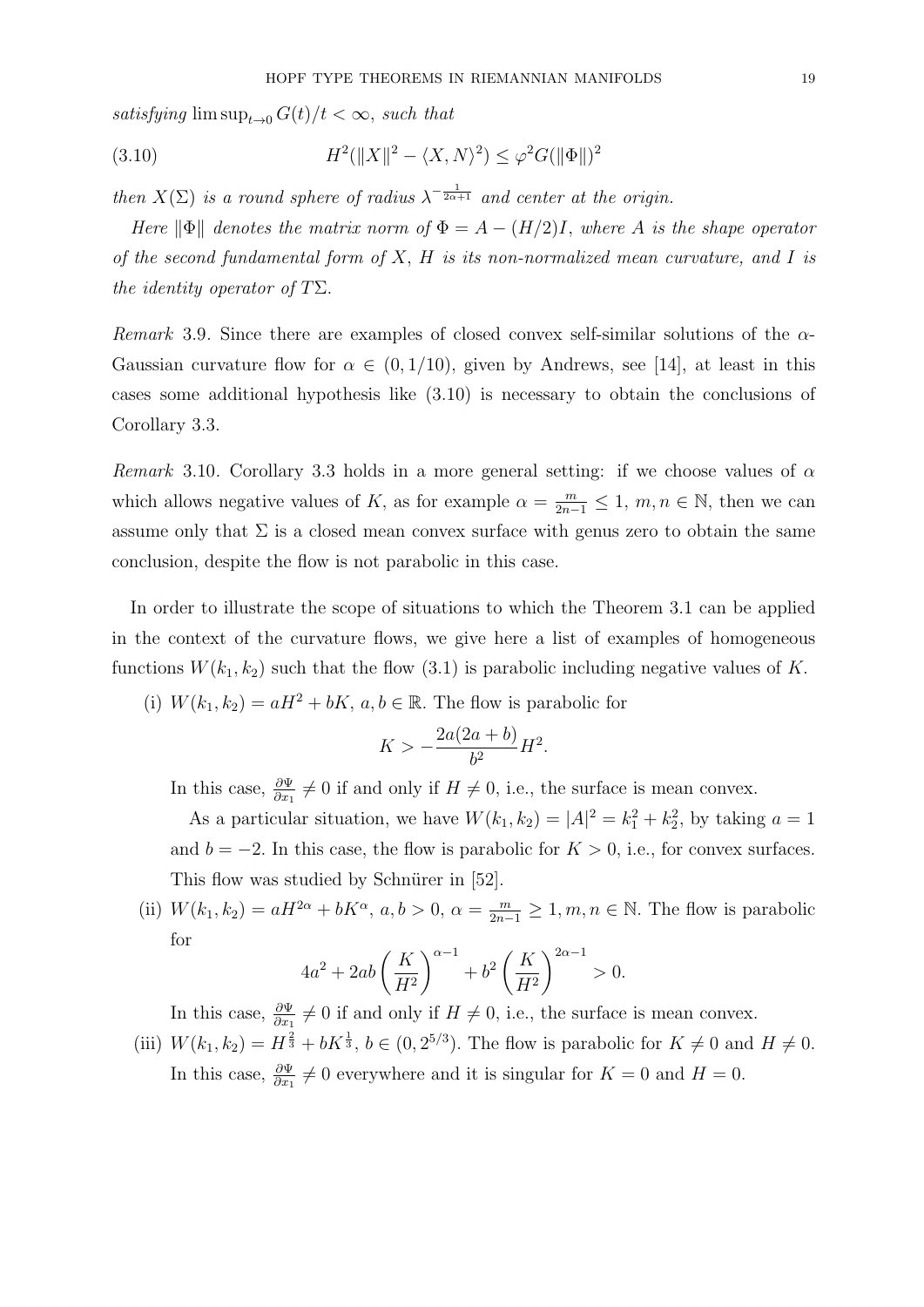## 4. Warped product manifolds

In this section we present some results proved by the first and the second authors in [6] which generalize the Eschenburg-Tribuzy theorem for the more general class of threedimensional Riemannian manifolds  $M^3 = I \times \mathbb{S}^2$ , where  $I = (0, b)$  or  $I = (0, \infty)$ , with the metric

(4.1) 
$$
\langle \cdot, \cdot \rangle = dt^2 + h(t)^2 d\omega^2,
$$

where  $h: I \to \mathbb{R}$  is a smooth function, called warping function, and  $d\omega^2$  denotes the canonical metric of the 2-dimensional round sphere  $\mathbb{S}^2$ . With the metric (4.1), the product  $M^3 = I \times \mathbb{S}^2$  is called a warped product manifold and generalizes the space forms with constant sectional curvature. In fact, the metrics of the space forms of constant sectional curvature  $c \in \mathbb{R}$  can be written in polar coordinates as in (4.1), where

$$
\begin{cases}\nh(t) = t & \text{for } \mathbb{R}^3, \\
h(t) = \frac{1}{\sqrt{c}} \sin(\sqrt{c}t) & \text{for } \mathbb{S}^3(c), \\
h(t) = \frac{1}{\sqrt{-c}} \sinh(\sqrt{-c}t) & \text{for } \mathbb{H}^3(c).\n\end{cases}
$$

The warped product manifold  $M^3$  has two different sectional curvatures which depend only on the parameter t, one tangent to the slices  $\{t\} \times \mathbb{S}^2$ , denoted by  $K_{\tan}(t)$ , and other relative to the planes which contains the radial direction  $\partial t$ , which de denote by  $K_{rad}(t)$ . In terms of the warping function, we can write

(4.2) 
$$
K_{\tan}(t) = \frac{1 - h'(t)^2}{h(t)^2} \text{ and } K_{\text{rad}}(t) = -\frac{h''(t)}{h(t)}.
$$

These manifolds were first introduced by Bishop and O' Neill in 1969, see [18], and is having increasing importance due to its applications as model spaces in general relativity. Part of these applications comes from the metrics which are solutions of the Einstein equations, as the de Sitter-Schwarzschild metric and Reissner-Nordstrom metric, which we introduce later.

Applying the Hopf differential to Theorem 1.1, the main result of this section is the following generalization of Theorem 1.2 for a class of warped product manifolds which contains the de Sitter-Schwarzschild and the Reissner-Nordstrom manifolds: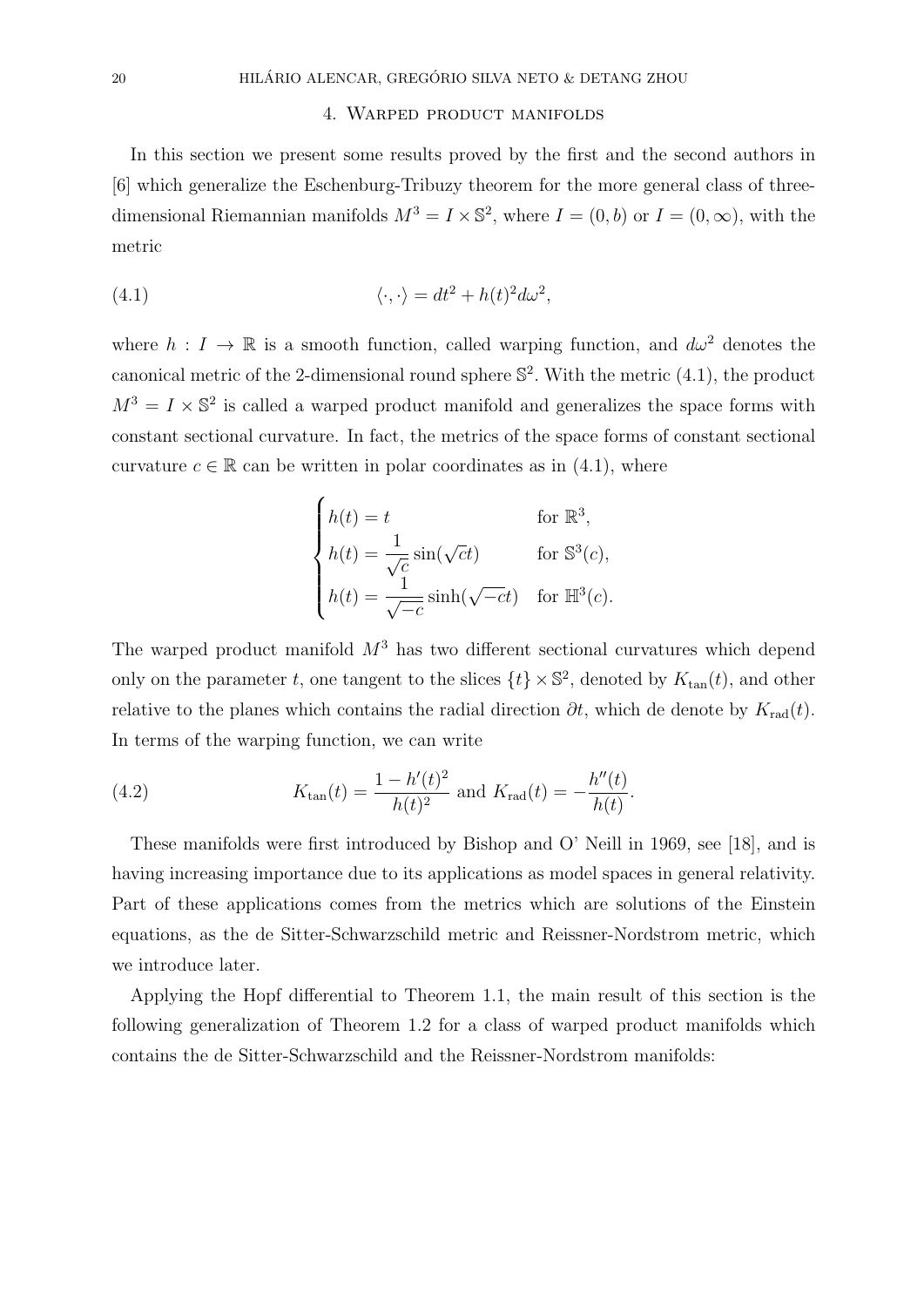**Theorem 4.1** (Alencar-Silva Neto). Let  $\Sigma$  be a surface, homeomorphic to the sphere, immersed in a warped product manifold  $M^3 = I \times \mathbb{S}^2$ , with mean curvature function H. If there exists a non-negative  $L^p$ ,  $p > 2$ , function  $f : \Sigma \to \mathbb{R}$  such that

(4.3) 
$$
|dH + (K_{\tan}(t) - K_{\text{rad}}(t))\nu dt| \le f\sqrt{H^2 - K + K_{\tan}(t) - (1 - \nu^2)(K_{\tan}(t) - K_{\text{rad}}(t))},
$$

then  $\Sigma$  is totally umbilical.

Moreover, if  $K_{tan}(t) \neq K_{rad}(t)$ , except possibly for a discrete set of values  $t \in I$ , and  $\Sigma$ has constant mean curvature, then  $\Sigma$  is a slice.

Remark 4.1. Actually, some additional hypothesis as (4.3) is needed in order to classify the slices as the only constant mean curvature spheres. In fact, it was observed by Brendle (see [19], Theorem 1.5, p. 250) that a result of Pacard and Xu (see [49], Theorem 1.1, p. 276) implies that in some warped product manifolds there are small spheres with constant mean curvature which are not umbilical.

Remark 4.2. To obtain the slice in the second part of Theorem 4.1, the assumption over  $M^3$  that  $K_{tan}(t) \neq K_{rad}(t)$ , except possibly for a discrete set of values  $t \in I$ , is necessary. In fact, if  $K_{tan}(t) = K_{rad}(t)$  for some interval  $(t_0, t_1) \subset I$ , then all the sectional curvatures of  $M^3$  will depend only on t. This will imply, by the classical Schur's Theorem, that  $\widetilde{M}^3 := (t_0, t_1) \times \mathbb{S}^2$  has constant sectional curvature. In this case, there exists spheres, other than the slices, with constant mean curvature (in fact, the geodesic spheres centered in some point of  $M^3$ ).

Two of the most famous examples of warped product manifolds are the de Sitter-Schwarzschild manifolds and the Reissner-Nordstrom manifolds, which we describe below.

**Definition 4.1** (The de Sitter-Schwarzschild manifolds). Let  $m > 0$ ,  $c \in \mathbb{R}$ , and

$$
(s_0, s_1) = \{r > 0; 1 - mr^{-1} - cr^2 > 0\}.
$$

If  $c \leq 0$ , then  $s_1 = \infty$ . If  $c > 0$ , assume that  $cm^2 < \frac{4}{27}$ . The de Sitter-Schwarzschild manifold is defined by  $M^3(c) = (s_0, s_1) \times \mathbb{S}^2$  endowed with the metric

$$
\langle \cdot, \cdot \rangle = \frac{1}{1 - mr^{-1} - cr^2} dr^2 + r^2 d\omega^2.
$$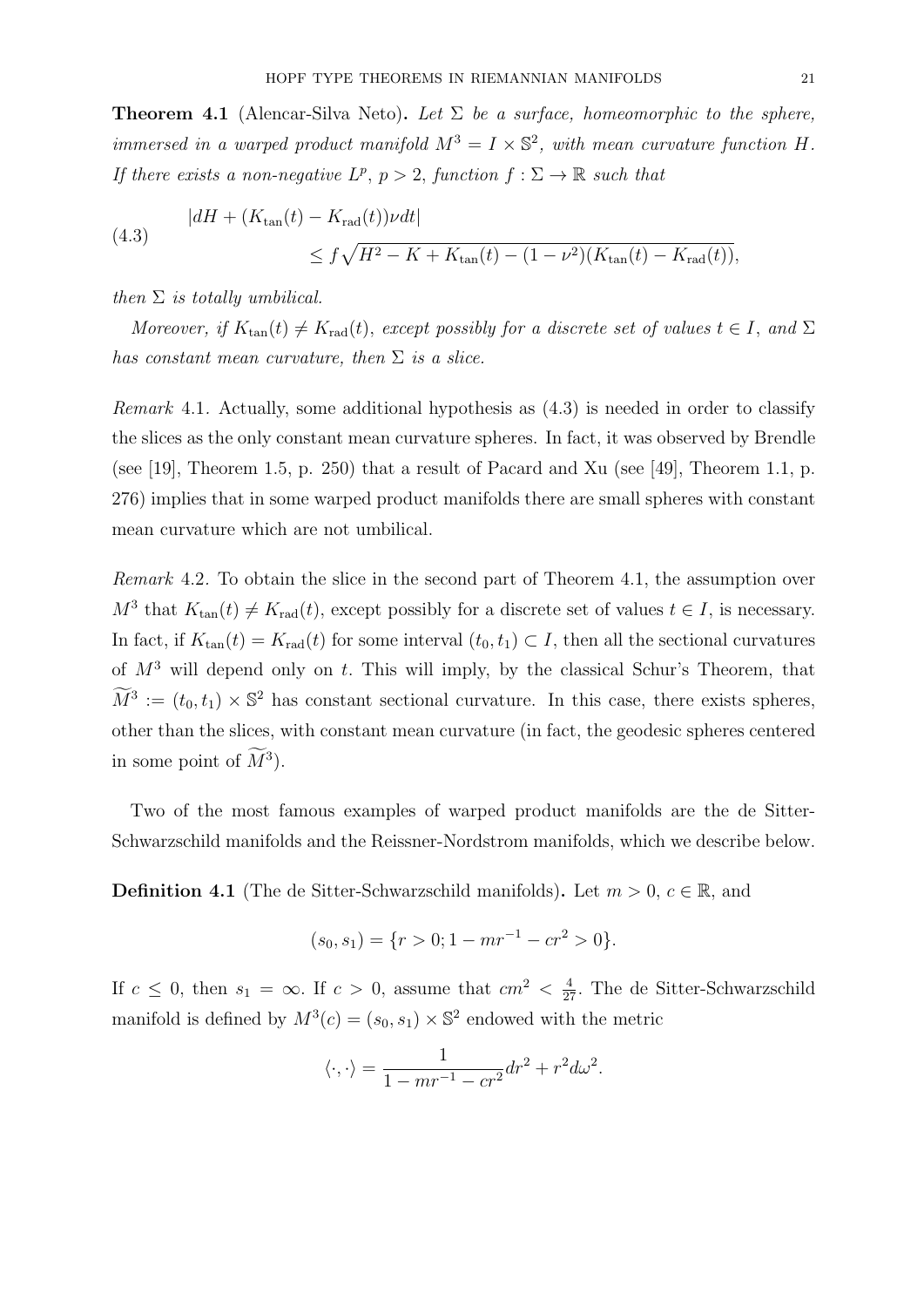In order to write the metric in the form (4.1), define  $F : [s_0, s_1) \to \mathbb{R}$  by

$$
F'(r) = \frac{1}{\sqrt{1 - mr^{-1} - cr^2}}, \ F(s_0) = 0.
$$

Taking  $t = F(r)$ , we can write  $\langle \cdot, \cdot \rangle = dt^2 + h(t)^2 d\omega^2$ , where  $h : [0, F(s_1)) \to [s_0, s_1)$ denotes the inverse function of  $F$ . The function  $h$  clearly satisfies

(4.4) 
$$
h'(t) = \sqrt{1 - mh(t)^{-1} - ch(t)^{2}}, \ h(0) = s_0, \text{ and } h'(0) = 0.
$$

For these manifolds, we have

**Corollary 4.1** (The de Sitter-Schwarzschild manifolds). Let  $\Sigma$  be a surface, homeomorphic to the sphere, immersed in the de Sitter-Schwarzschild manifold, with constant mean curvature. If there exists a non-negative  $L^p$ ,  $p > 2$ , function  $f : \Sigma \to \mathbb{R}$  such that

$$
|dt| \le f\sqrt{H^2 - K + c + \frac{m(3\nu^2 - 1)}{2h(t)^3}},
$$

then  $\Sigma$  is a slice.

Here, K is the Gaussian curvature of  $\Sigma$ ,  $\nu = \langle \nabla t, N \rangle$  is the angle function, and N is the unitary normal vector field of  $\Sigma$  in the de Sitter-Schwarzschild manifold.

Definition 4.2 (The Reissner-Nordstrom manifolds). The Reissner- Nordstrom manifold is defined by  $M^3 = (s_0, \infty) \times \mathbb{S}^2$ , with the metric

$$
\langle \cdot, \cdot \rangle = \frac{1}{1 - mr^{-1} + q^2r^{-2}} dr^2 + r^2 d\omega^2,
$$

where  $m > 2q > 0$  and  $s_0 = \frac{2q^2}{\sqrt{q}}$  $\frac{2q^2}{m-\sqrt{m^2-4q^2}}$  is the larger of the two solutions of  $1 - mr^{-1} +$  $q^2r^{-2} = 0$ . In order to write the metric in the form (4.1), define  $F : [s_0, \infty) \to \mathbb{R}$  by

$$
F'(r) = \frac{1}{\sqrt{1 - mr^{-1} + q^2 r^{-2}}}, \ F(s_0) = 0.
$$

Taking  $t = F(r)$ , we can write  $\langle \cdot, \cdot \rangle = dt^2 + h(t)^2 d\omega^2$ , where  $h : [0, \infty) \to [s_0, \infty)$  denotes the inverse function of  $F$ . The function  $h$  clearly satisfies

(4.5) 
$$
h'(t) = \sqrt{1 - mh(t)^{-1} + q^2h(t)^{-2}}, \ h(0) = s_0, \text{ and } h'(0) = 0.
$$

For these manifolds, we have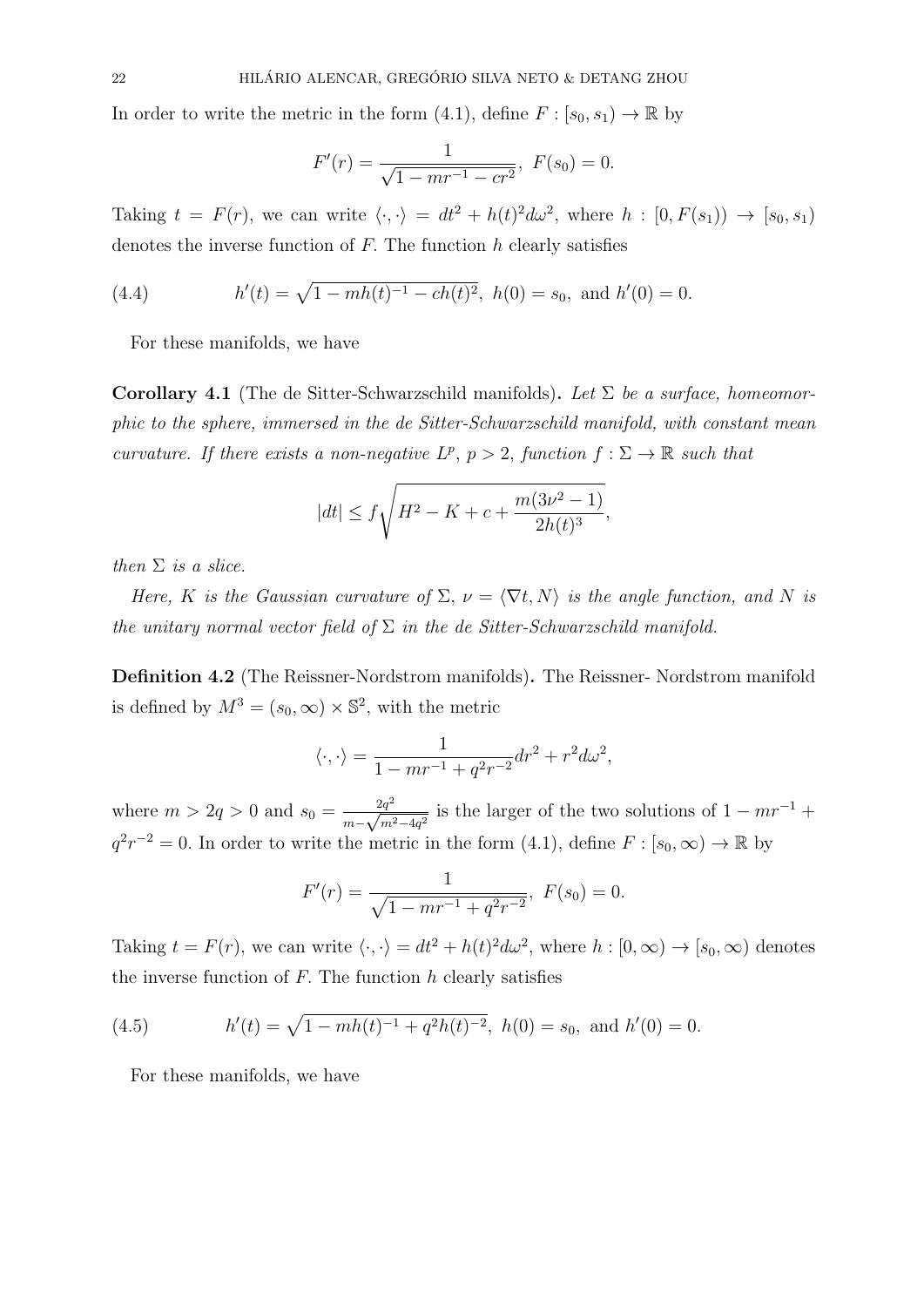**Corollary 4.2** (The Reissner-Nordstrom manifolds). Let  $\Sigma$  be a surface, homeomorphic to the sphere, immersed in the Reissner-Nordstrom manifold, with constant mean curvature. If there exists a non-negative  $L^p$ ,  $p > 2$ , function  $f : \Sigma \to \mathbb{R}$  such that

$$
|dt| \le f \sqrt{H^2 - K + \frac{m(3\nu^2 - 1)}{2h(t)^3} + \frac{q^2(1 - 2\nu^2)}{h(t)^4}},
$$

then  $\Sigma$  is a slice.

Here, K is the Gaussian curvature of  $\Sigma$ ,  $\nu = \langle \nabla t, N \rangle$  is the angle function, and N is the unitary normal vector field of  $\Sigma$  in the Reissner-Nordstrom manifold.

Remark 4.3. Since the warped product manifold is smooth at  $t = 0$  if and only if  $h(0) =$ 0,  $h'(0) = 1$ , and all the even order derivatives are zero at  $t = 0$ , i.e.,  $h^{(2k)}(0) = 0$ ,  $k > 0$ , see [50], Proposition 1, p. 13, we can see the de Sitter-Schwarzschild manifolds and the Reissner-Nordstrom manifolds are singular at  $t = 0$ .

## **REFERENCES**

- [1] Uwe Abresch and Harold Rosenberg, A Hopf differential for constant mean curvature surfaces in  $S^2 \times R$  and  $H^2 \times R$ , Acta Math. 193 (2004), no. 2, 141–174. MR2134864
- [2] , Generalized Hopf differentials, Mat. Contemp. 28 (2005), 1–28. MR2195187
- [3] Hilário Alencar, Manfredo do Carmo, Isabel Fernández, and Renato Tribuzy, A theorem of H. Hopf and the Cauchy-Riemann inequality. II, Bull. Braz. Math. Soc. (N.S.) 38 (2007), no. 4, 525–532. MR2371943
- [4] Hilario Alencar, Manfredo do Carmo, and Renato Tribuzy, A theorem of Hopf and the Cauchy-Riemann inequality, Comm. Anal. Geom. 15 (2007), no. 2, 283–298. MR2344324
- [5] Hilário Alencar, Manfredo do Carmo, and Renato Tribuzy, A Hopf theorem for ambient spaces of dimensions higher than three, J. Differential Geom. **84** (2010), no. 1, 1–17. MR2629507
- $[6]$  Hilário Alencar and Gregório Silva Neto, *Hopf type theorems for surfaces in the de sitter*schwarzschild and reissner-nordstrom manifolds, Preprint (2021).
- [7] Hilário Alencar, Gregório Silva Neto, and Detang Zhou, Hopf type theorems for self-similar solutions of curvature flows in  $\mathbb{R}^3$ , Preprint (2021).
- [8] Hilário Alencar, Gregório Silva Neto, and Detang Zhou, Hopf-type theorem for self-shrinkers, Journal für die reine und angewandte Mathematik (Crelles Journal) 2022 (2022), no. 782, 247–279.
- [9] Koichi Anada, Contraction of surfaces by harmonic mean curvature flows and nonuniqueness of their self similar solutions, Calc. Var. Partial Differential Equations 12 (2001), no. 2, 109–116. MR1821233
- [10] Koichi Anada and Masayoshi Tsutsumi, Stability of solutions of nonlinear parabolic equations for harmonic mean curvature flows, Nonlinear Anal. 51 (2002), no. 2, Ser. A: Theory Methods, 305–319. MR1918346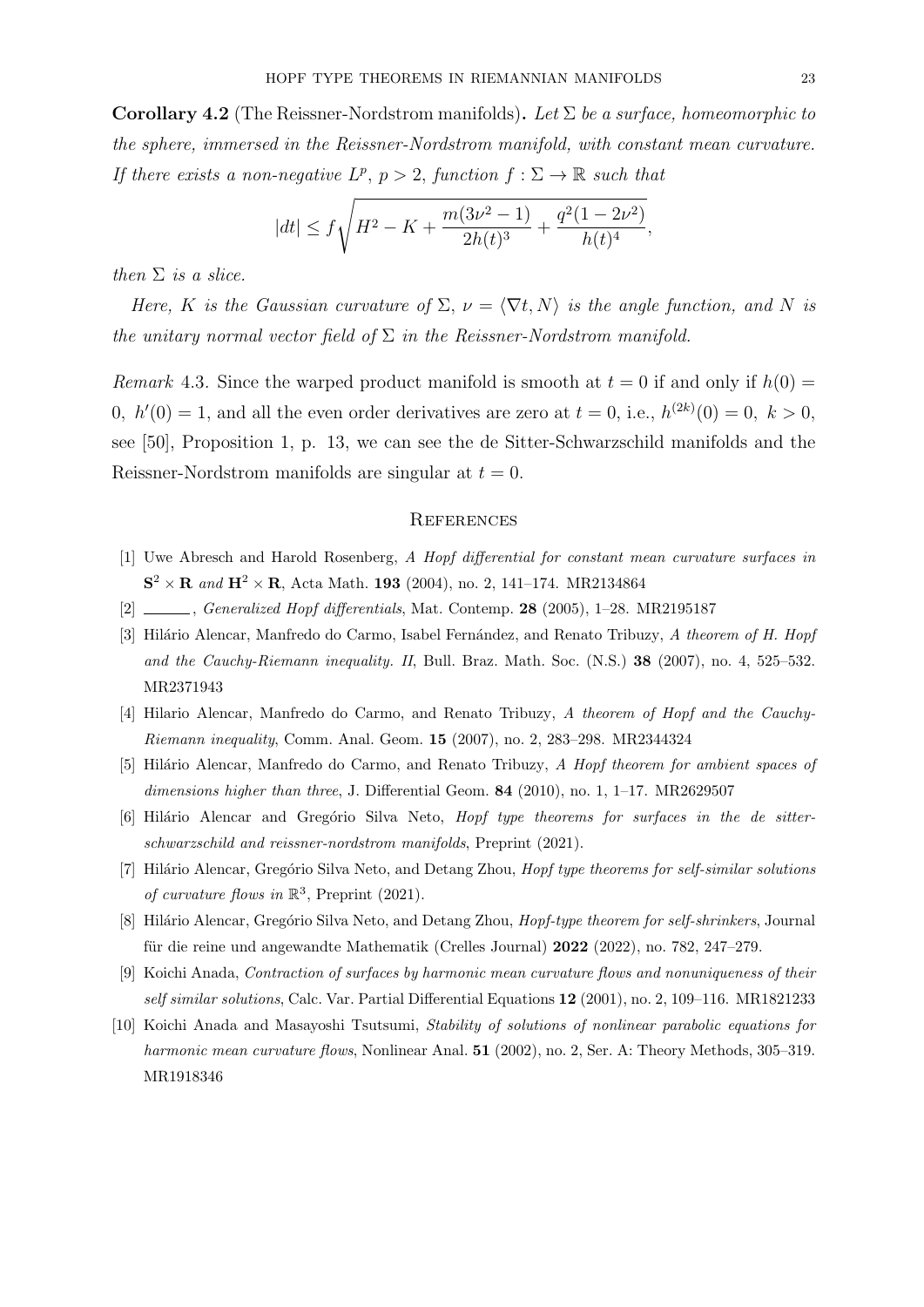- [11] Ben Andrews, Contraction of convex hypersurfaces in Euclidean space, Calc. Var. Partial Differential Equations 2 (1994), no. 2, 151–171. MR1385524
- [12] , Contraction of convex hypersurfaces in Riemannian spaces, J. Differential Geom. 39 (1994), no. 2, 407–431. MR1267897
- [13] Contraction of convex hypersurfaces by their affine normal, J. Differential Geom. 43 (1996), no. 2, 207–230. MR1424425
- [14] Motion of hypersurfaces by Gauss curvature, Pacific J. Math. 195 (2000), no. 1, 1–34. MR1781612
- [15] , Pinching estimates and motion of hypersurfaces by curvature functions, J. Reine Angew. Math. 608 (2007), 17–33. MR2339467
- [16] , Moving surfaces by non-concave curvature functions, Calc. Var. Partial Differential Equations 39 (2010), no. 3-4, 649–657. MR2729317
- [17] Ben Andrews, Pengfei Guan, and Lei Ni, Flow by powers of the Gauss curvature, Adv. Math. 299 (2016), 174–201. MR3519467
- [18] R. L. Bishop and B. O'Neill, Manifolds of negative curvature, Trans. Amer. Math. Soc. 145 (1969), 1–49. MR251664
- [19] Simon Brendle, Constant mean curvature surfaces in warped product manifolds, Publ. Math. Inst. Hautes Etudes Sci. **117** (2013), 247–269. MR3090261
- $[20]$  , Embedded self-similar shrinkers of genus 0, Ann. of Math.  $(2)$  183 (2016), no. 2, 715–728. MR3450486
- [21] Simon Brendle, Kyeongsu Choi, and Panagiota Daskalopoulos, Asymptotic behavior of flows by powers of the Gaussian curvature, Acta Math.  $219$  (2017), no. 1, 1-16. MR3765656
- [22] Eugenio Calabi, Complete affine hyperspheres. I, Symposia Mathematica, Vol. X (Convegno di Geometria Differenziale, INDAM, Rome, 1971), 1972, pp. 19–38. MR0365607
- [23] Huai-Dong Cao and Haizhong Li, A gap theorem for self-shrinkers of the mean curvature flow in arbitrary codimension, Calc. Var. Partial Differential Equations 46 (2013), no. 3-4, 879–889. MR3018176
- [24] M. C. Caputo and P. Daskalopoulos, *Highly degenerate harmonic mean curvature flow*, Calc. Var. Partial Differential Equations 35 (2009), no. 3, 365–384. MR2481830
- [25] T. Carleman, Sur les systèmes linéaires aux dérivées partielles du premier ordre à deux variables., C. R. Acad. Sci., Paris 197 (1933), 471–474 (French).
- [26] Bang-yen Chen and Kentaro Yano, Integral formulas for submanifolds and their applications, J. Differential Geometry 5 (1971), 467–477. MR288699
- [27] Xu Cheng, Tito Mejia, and Detang Zhou, Stability and compactness for complete f-minimal surfaces, Trans. Amer. Math. Soc. 367 (2015), no. 6, 4041–4059. MR3324919
- [28] Shiing-shen Chern, On special W-surfaces, Proc. Amer. Math. Soc. 6 (1955), 783–786. MR74857
- [29] Bennett Chow, Deforming convex hypersurfaces by the nth root of the Gaussian curvature, J. Differential Geom. 22 (1985), no. 1, 117–138. MR826427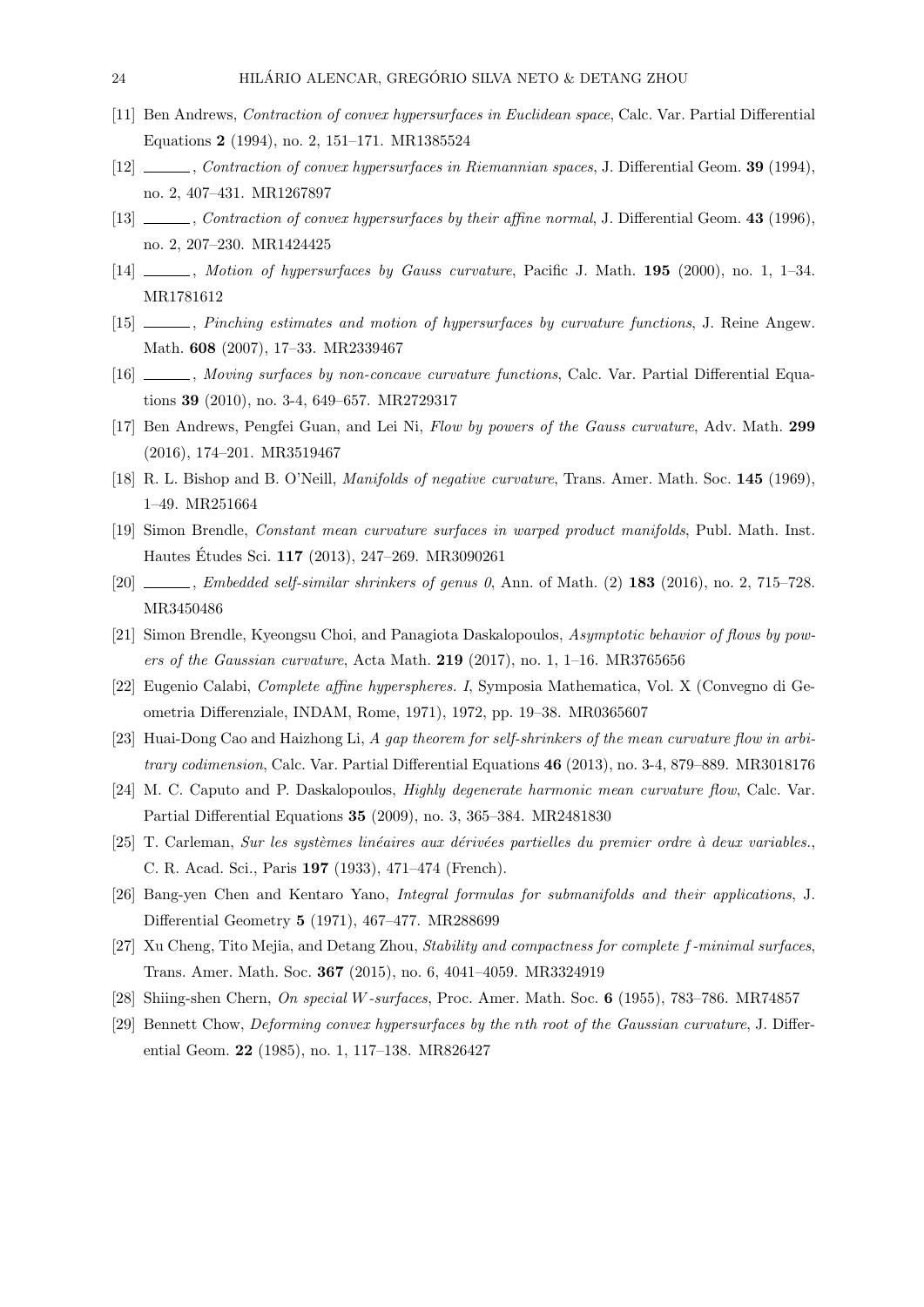- [30] Tobias H. Colding and William P. Minicozzi II, *Generic mean curvature flow I: generic singularities*, Ann. of Math. (2) 175 (2012), no. 2, 755–833. MR2993752
- [31] Panagiota Daskalopoulos and Richard Hamilton, *Harmonic mean curvature flow on surfaces of neg*ative Gaussian curvature, Comm. Anal. Geom. 14 (2006), no. 5, 907–943. MR2287150
- [32] Panagiota Daskalopoulos and Natasa Sesum, The harmonic mean curvature flow of nonconvex surfaces in  $\mathbb{R}^3$ , Calc. Var. Partial Differential Equations 37 (2010), no. 1-2, 187–215. MR2564404
- [33] Sabine Dieter, Nonlinear degenerate curvature flows for weakly convex hypersurfaces, Calc. Var. Partial Differential Equations 22 (2005), no. 2, 229–251. MR2106768
- [34] Gregory Drugan, Hojoo Lee, and Glen Wheeler, Solitons for the inverse mean curvature flow, Pacific J. Math. 284 (2016), no. 2, 309–326. MR3544302
- [35] J.-H. Eschenburg and R. Tribuzy, *Conformal mappings of surfaces and Cauchy-Riemann inequalities*, I.C.T.P., 1–24.
- [36] , Conformal mappings of surfaces and Cauchy-Riemann inequalities, Differential geometry, 1991, pp. 149–170. MR1173039
- [37] Dirk Ferus, The torsion form of submanifolds in  $E<sup>N</sup>$ , Math. Ann. **193** (1971), 114–120. MR287493
- [38] William J. Firey, Shapes of worn stones, Mathematika 21 (1974), 1–11. MR362045
- [39] Claus Gerhardt, Flow of nonconvex hypersurfaces into spheres, J. Differential Geom. 32 (1990), no. 1, 299–314. MR1064876
- [40] , Non-scale-invariant inverse curvature flows in Euclidean space, Calc. Var. Partial Differential Equations 49 (2014), no. 1-2, 471–489. MR3148124
- [41] Pengfei Guan and Lei Ni, Entropy and a convergence theorem for Gauss curvature flow in high dimension, J. Eur. Math. Soc. (JEMS) 19 (2017), no. 12, 3735-3761. MR3730513
- [42] Philip Hartman and Aurel Wintner, On the local behavior of solutions of non-parabolic partial differential equations, Amer. J. Math. 75 (1953), 449–476. MR58082
- [43] , Umbilical points and W-surfaces, Amer. J. Math. 76 (1954), 502–508. MR63082
- [44] Heinz Hopf, Über Flächen mit einer Relation zwischen den Hauptkrümmungen, Math. Nachr. 4 (1951), 232–249. MR40042
- [45] , Differential geometry in the large, Lecture Notes in Mathematics, vol. 1000, Springer-Verlag, Berlin, 1983. Notes taken by Peter Lax and John Gray, With a preface by S. S. Chern. MR707850
- [46] Gerhard Huisken, Asymptotic behavior for singularities of the mean curvature flow, J. Differential Geom. 31 (1990), no. 1, 285–299. MR1030675
- [47] Stephen Kleene and Niels Martin Mø ller, Self-shrinkers with a rotational symmetry, Trans. Amer. Math. Soc. 366 (2014), no. 8, 3943–3963. MR3206448
- [48] James Alexander McCoy, Self-similar solutions of fully nonlinear curvature flows, Ann. Sc. Norm. Super. Pisa Cl. Sci. (5) 10 (2011), no. 2, 317–333. MR2856150
- [49] F. Pacard and X. Xu, Constant mean curvature spheres in Riemannian manifolds, Manuscripta Math. 128 (2009), no. 3, 275–295. MR2481045